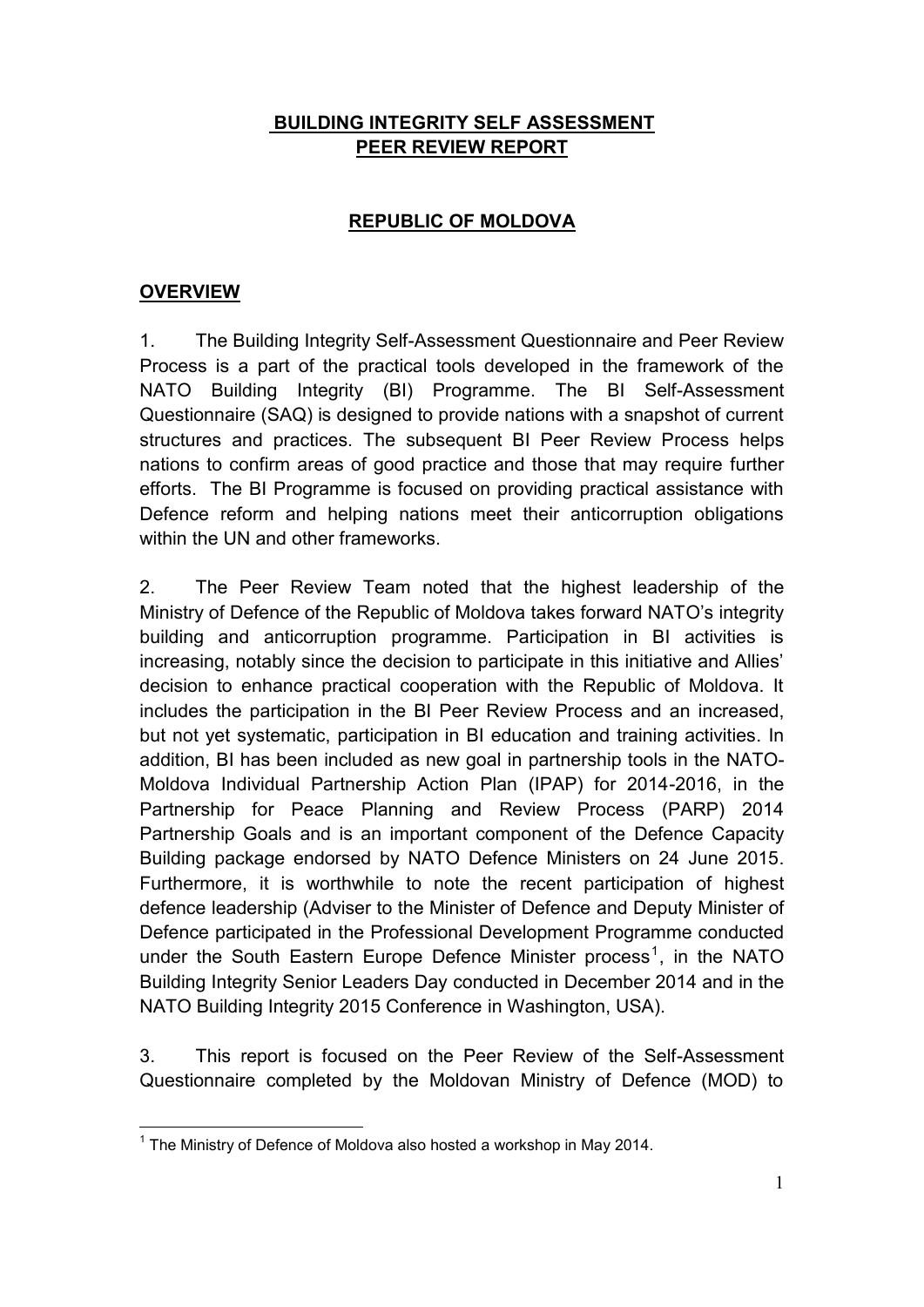which all directorates and agencies, and all branches of the armed services were requested to respond. Meetings and interviews were conducted between 22 and 24 October 2014, and 22 and 23 July 2015<sup>2</sup>, with key personnel of the MOD and the Armed Forces. Also attending were the Deputy President of the Parliamentary Committee on National Security, Defence and Public Order and senior representatives from other national agencies including the Anti-Corruption Centre and representatives from local NGOs.

4. The Moldovan reply to the Self-Assessment Questionnaire was relatively detailed and provided essential information in most areas. Input from the Joint Staff appears to be limited as military aspects of personnel management were not fully addressed. The commitment shown by senior leadership, MOD officials and personnel in the Peer Review meetings was very good and frank. The NATO BI Team found the MOD personnel committed, showing a strong will to strengthen integrity, transparency, accountability as well as enhancing good governance within the MOD and Armed Forces. The risk of corruption in the MOD and Armed Forces is widely understood, as is the effect of such corruption. There is a strong history of corruption in Moldova and currently the ability to correct the number of systemic issues is limited and challenging.

5. The National Anti-Corruption Center (NAC) is a state structure reporting directly to the Government and is primarily aimed towards combating economic crimes and corruption in the Republic of Moldova. The NAC is responsible for the implementation of the National Anti-Corruption Strategy for 2011-2015, which is updated and approved by Parliament on an annual basis. The Court of Accounts which is the State level Audit department carries out bi-annual audits in the MOD and Armed Forces, however there is little evidence of corrective action being taken to address issues raised in their reports. There are no Internal Auditors in the MOD, the only checks carried out are by the General Inspection Directorate. The lack of an internal audit department should be addressed as a matter of urgency.

6. Local NGOs and media's interest in defence matters is pretty high. The MOD developed a systematic communication approach ("Communication Strategy") to better inform representatives of the civil society on reforms undertaken in the defence sector. However, the NATO BI Team and the MOD leadership recognize considerable lack of knowledge on how to report corruption related issues in the defence sector though there is a real willingness to improve individual skills and how to further address national

<sup>&</sup>lt;u>.</u>  $2$  The completion of the process was delayed due to the political calendar.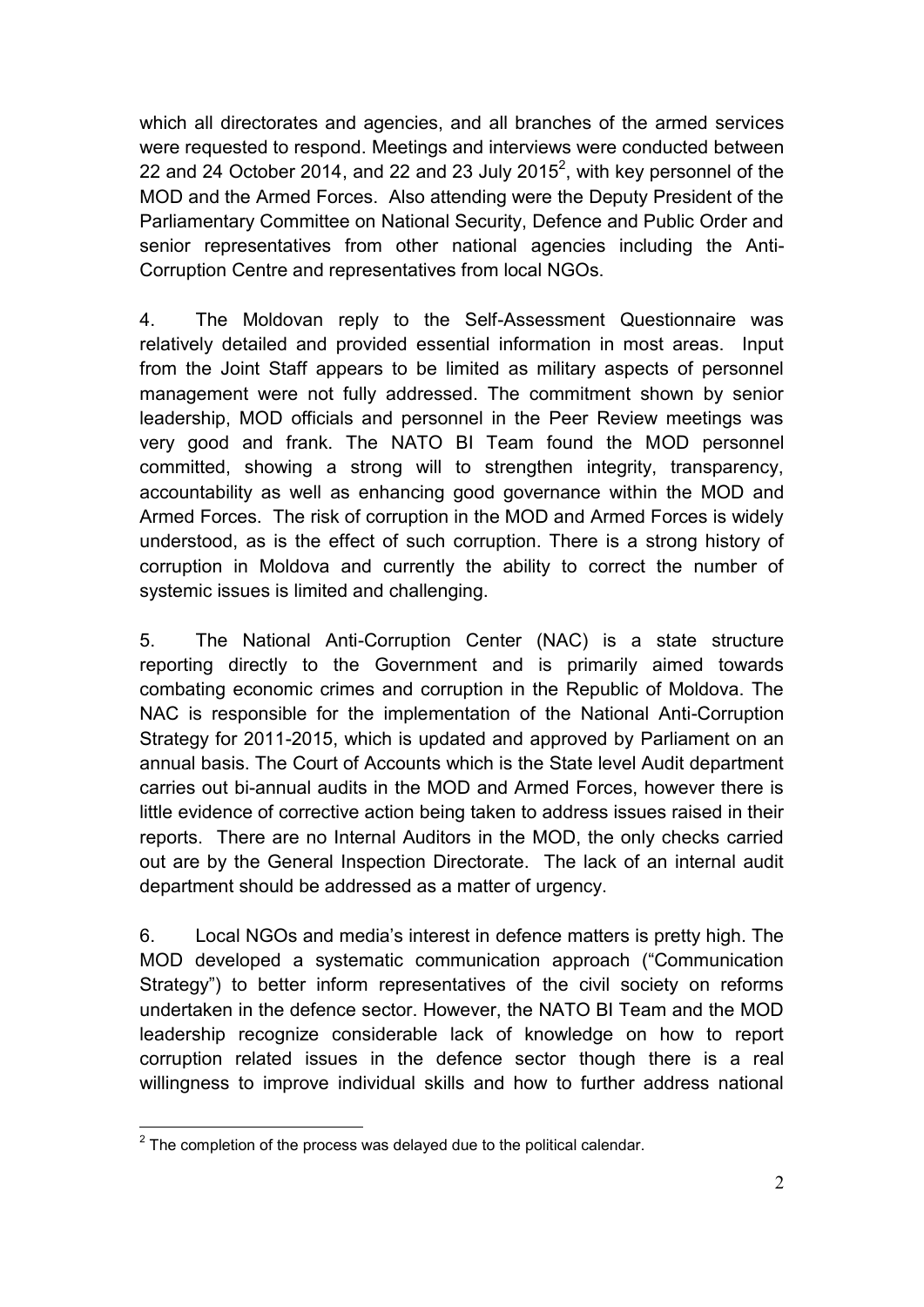strategy of communications regarding the defence and good governance reforms. Notwithstanding these initiatives, at the present time, anticorruption measures are perceived in general by society at large to be insufficient and ineffective to meet the overwhelming number of systemic occurrences of corruption.

7. The NATO BI Peer Review Team noted that, while there is several training activities being initiated, there is no routine, comprehensive anticorruption training or Building Integrity training for civilian or military personnel. The potential risk of encountering corruption while on operations is not specifically highlighted during pre-deployment training. Moreover, it appears that there is no special training for contracting personnel who may be deployed on operations in support of Moldovan units.

8. Interviewees and the NATO BI Team noted that the MOD's annual funding is limited to only essential items with limited scope for investment or development. This clearly leads to a degree of frustration with personnel who are committed to the development of the Moldovan defence force preempting any reforms including professional development of personnel and preventing from any reforms and transformation

9. The Peer Review Team noted the following examples of good practice:

a. The integration of BI in NATO partnership framework - Individual Partnership Action Plan (IPAP), Partnership for Peace Planning and Review Process (PARP) and in the related Defence and Security Capacity Building (DCB) Package.

b. The availability of telephonic hotlines and the contact numbers of which has been published on the official website of the Ministry of Defence.

c. Existence of a Code of Conduct for the military staff and for public officials in addition to annual evaluations of personnel provide normative basis to ensure accountability of MOD personnel.

10. The Peer Review Team offers the following general recommendations for Moldova's consideration:

a. Develop an MOD internal action plan (so-called "Integrity Plan") to address the recommendations from this report and how best to take this advice forward. Likewise, the establishment of a BI Working Group is recommended to facilitate the elaboration of this action plan. The NATO BI experts could be requested to return for any follow-on action as necessary, to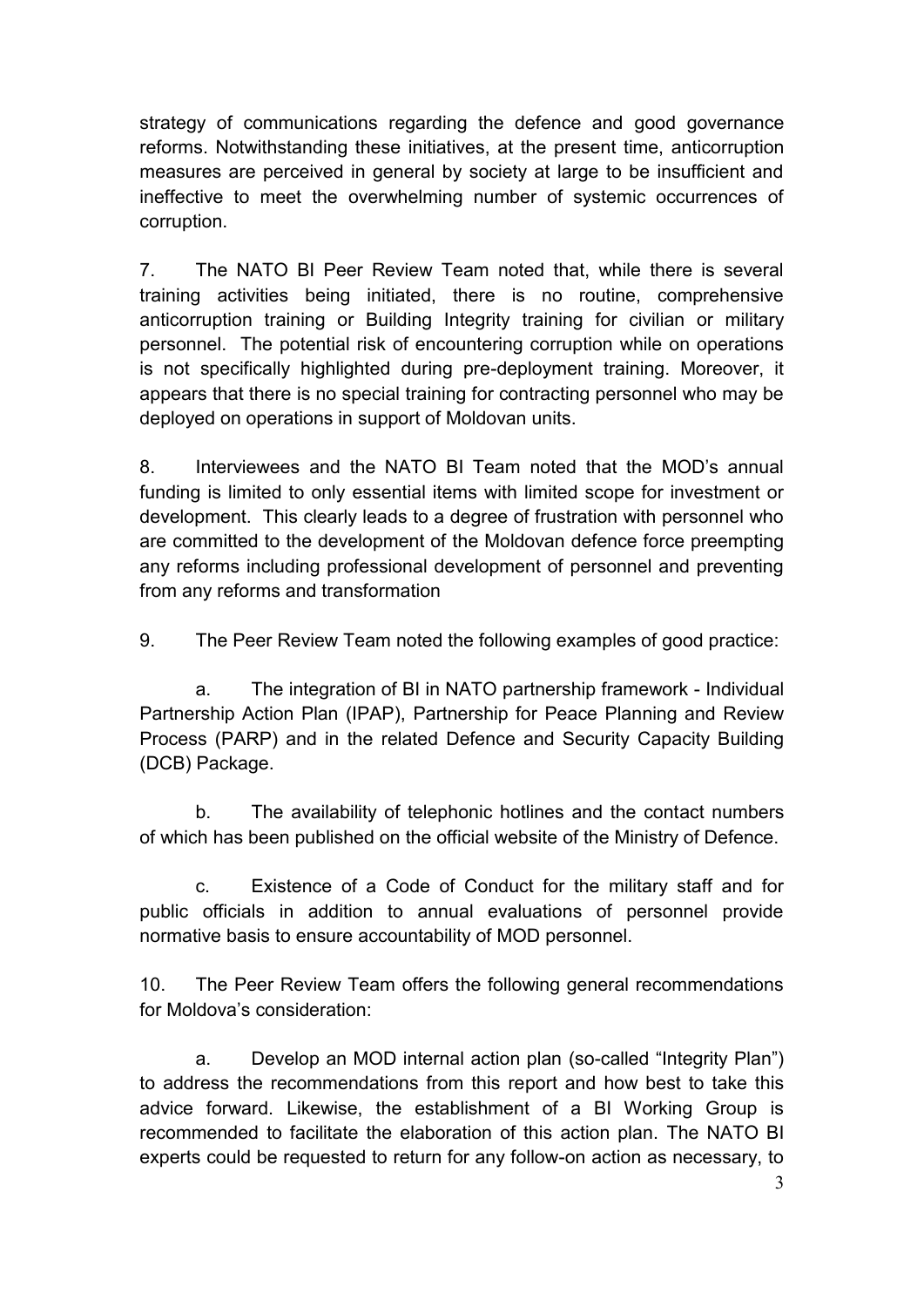perform a review of progress or other assistance as determined by the MOD in consultation with NATO.

b. Continue to make maximum use of existing partnerships tools and mechanisms to streamline efforts and embed transparency, accountability and integrity in the Moldovan defence and security sector.

c. Expand resulting recommendations from the NATO BI Peer Review Report to the overall defence and security sector.

d. Encourage senior leadership to continue to promote professional development of personnel and support participation of staff in education and training activities. A systematic and comprehensive anticorruption training for all civilians and military personnel should be initiated. The development of pre-deployment anticorruption training module for all deploying units should be developed while specialist training on procurement and financial management for those personnel being sent abroad should be considered as well.

f. Encourage senior leadership to continue to openly promote the programme to build integrity and increase transparency by developing an information campaign (internal and external). For example, a plan could be developed to further improve and increase relations with the media and NGOs to raise awareness of the participation of the MOD in the NATO BI Programme, the activities of the MOD and Armed Forces including the implementation of recommendations from this Report.

g. Urgently consider establishing an Internal Audit Department within the Ministry of Defence which would report directly to the Minister and begin unscheduled audits on major procurement projects and asset disposals.

e. Review the Military Human Resources system and consider implementing a new modern system including establishing a standard salary system based on rank only.

g. The Moldovan MOD should also benefit from NATO and regional political support including from regional cooperation framework such as the South Eastern Europe Defence Ministerial (SEDM) process.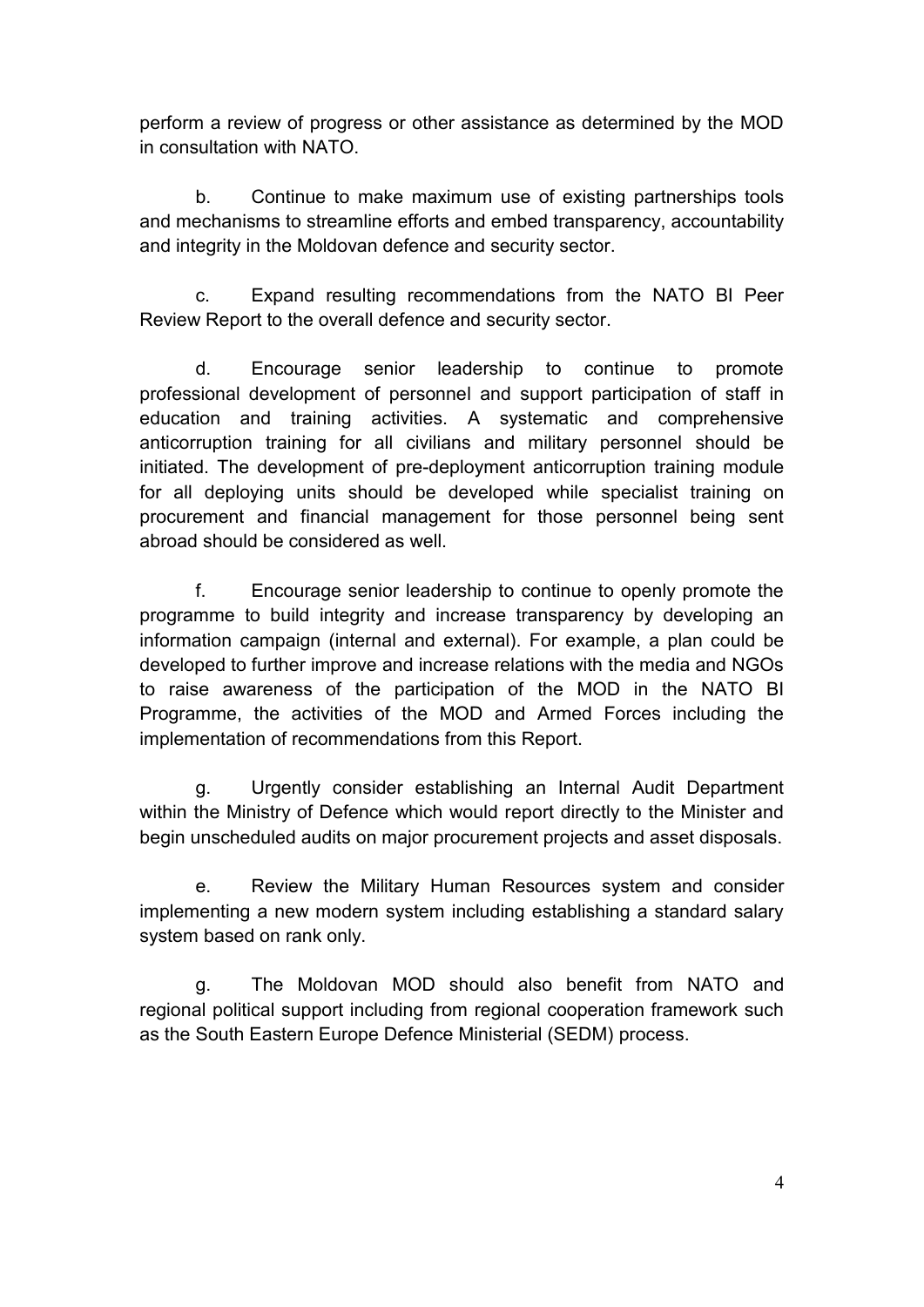## **REPUBLIC OF MOLDOVA**

## **BUILDING INTEGRITY SELF ASSESSMENT**

#### **PEER REVIEW REPORT**

#### **I. DETAILED FINDINGS AND COMMENTS**

### **DEMOCRATIC CONTROL AND ENGAGEMENT**

1. The Government of Moldova is the central executive authority which is responsible for the enforcement of the laws and ratified decisions of the Parliament and of Presidential decrees. The role of the Government within the defence and security sector includes issue of orders and the monitoring of implementation; in accordance with state laws, approves the structures and functions of these bodies. It also approves and controls budget allocations.

2. In accordance with the Constitution of the Republic of Moldova the Parliament is the supreme representative body and the legislative authority of the state. The Parliament is responsible for: approving the Concept of National Security; ratification and denunciation of international treaties on state security; approving State's military doctrine; appointment of Minister of Defence; appointment of Deputies to the Minister of Defence; approving all budgetary allocations for defence and state security. However Parliament has a very limited role in the development and definition process of the national security policy.

3. Democratic control of the Moldovan Armed Forces is regulated by the Moldovan Constitution of 1994. This stipulates that the Parliament is the supreme representative body and as such is the only legislative authority of the state to decide on declarations of war and conclusions of peace and takes decisions regarding involvement in military operations other than war.

4. In order to fulfill the constitutional requirements of security management the President is assisted by the Supreme Security Council (SSC). This SSC is comprised of a secretariat and Council voting members including the Prime Minister, the Minister of Defence, the Chief of the General Staff, the Minister of Finances, the Minister of Internal Affairs, the Minister of Foreign Affairs and the Supreme Security Council. The SSC is an advisory body which reviews activities within the security sector and provides advice and recommendations to the President. The SSC is considered by both national and international experts to be outdated and lacking impartiality. It is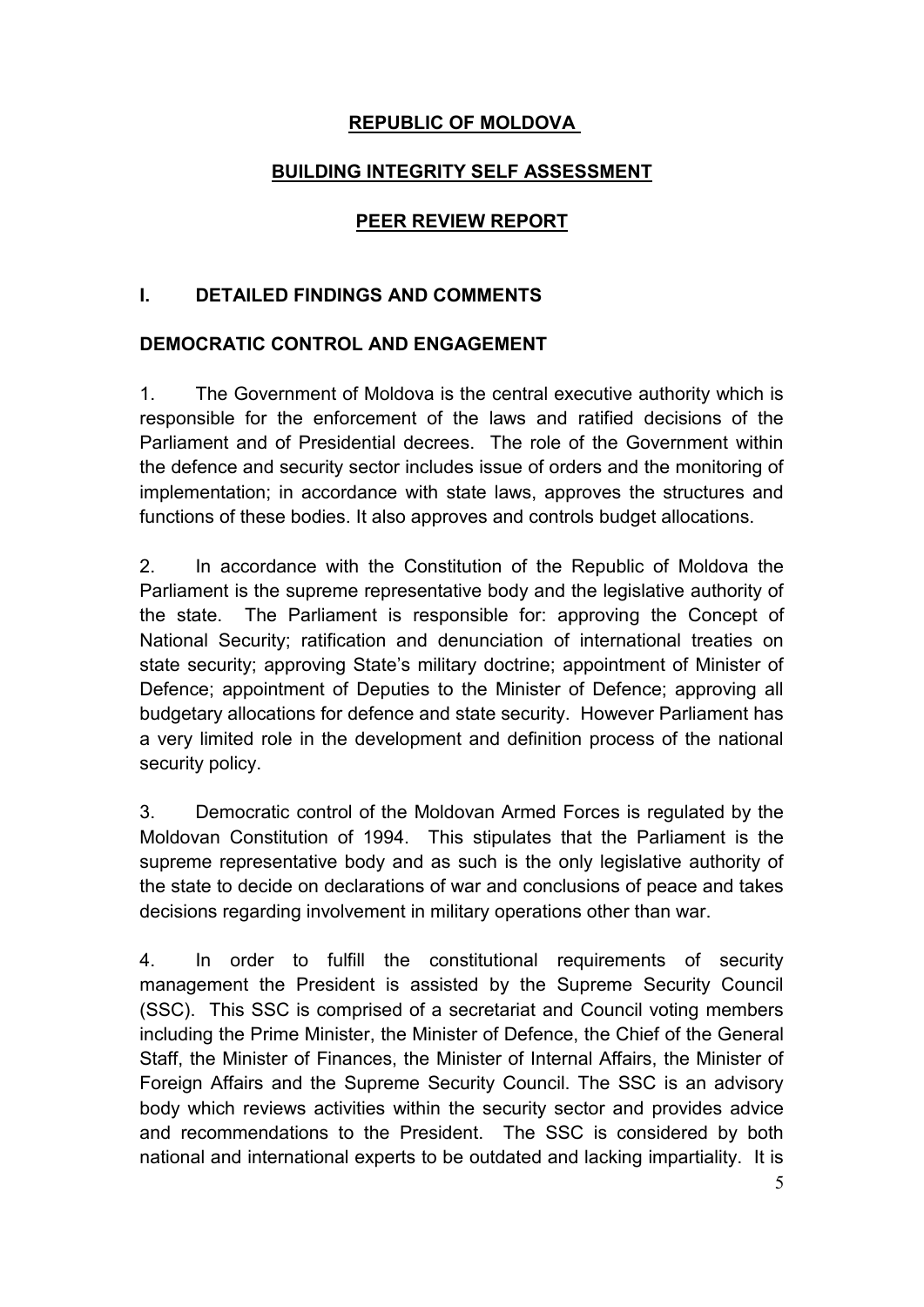considered that the current model of the national security system leads to lack of transparency and effective democratic control.

5. Within Parliament, the Committee National Security Defence and Public Order (CNSDPO) has significant responsibilities in all defence matters and security oversight related functions of the Parliament on a routine basis. This committee is comprised of eleven members elected by Parliament and includes a chairman, two deputies, a secretary and seven members. The duties of the CDSDPO include but not limited to: national security issues, fighting crime, corruption, terrorism, reform of the Armed Forces including the Carabineers troops, service conditions of military personnel and social and legal protection of the military. The Carabineer troops are under command of the Ministry of Interior but during transition to war will form part of the defence forces. The CNSDPO provides reports and recommendations to the Parliament on MOD's budget including budget proposals for future years. It appears that the committee does not carry out any in depth analysis of budgetary performance or future requirements and therefore their recommendations are not fully supported by factual evidence.

6. The Minister of Defence is appointed by the President in accordance with the law. The Minister of Defence is accountable for the activity of the Ministry to the Government and as a member of the Government - to the Parliament. The Minister of Defence is assisted by two deputy ministers who are also appointed by the President. The Minister of Defence does not have the authority to appoint or dismiss the Chief of Defence but will make recommendations to the President who will make the final decision and issue a presidential decree.

7. The National Security Concept is the fundamental document that controls the direction and general principles of national security for the Republic of Moldova. The first National Security Concept document was adopted in law in May 2008 and has been made public. The National Security Strategy was first adopted in law in July 2011 and has been made public. It sets the objectives for the maintenance and development of the institutions within the security sector. From this document individual ministries should develop their own realistic management plans.

8. There is an Ombudsman institution at national level led by the Center for Human Rights of Moldova. They have close links with UNDP who has been cooperating closely with Moldova's Ombudsman Institution. It has helped to establish and maintain a free hotline that gives people from outside the capital the chance to report human rights infringements. Also, it has helped to develop strategic partnerships between national authorities and civil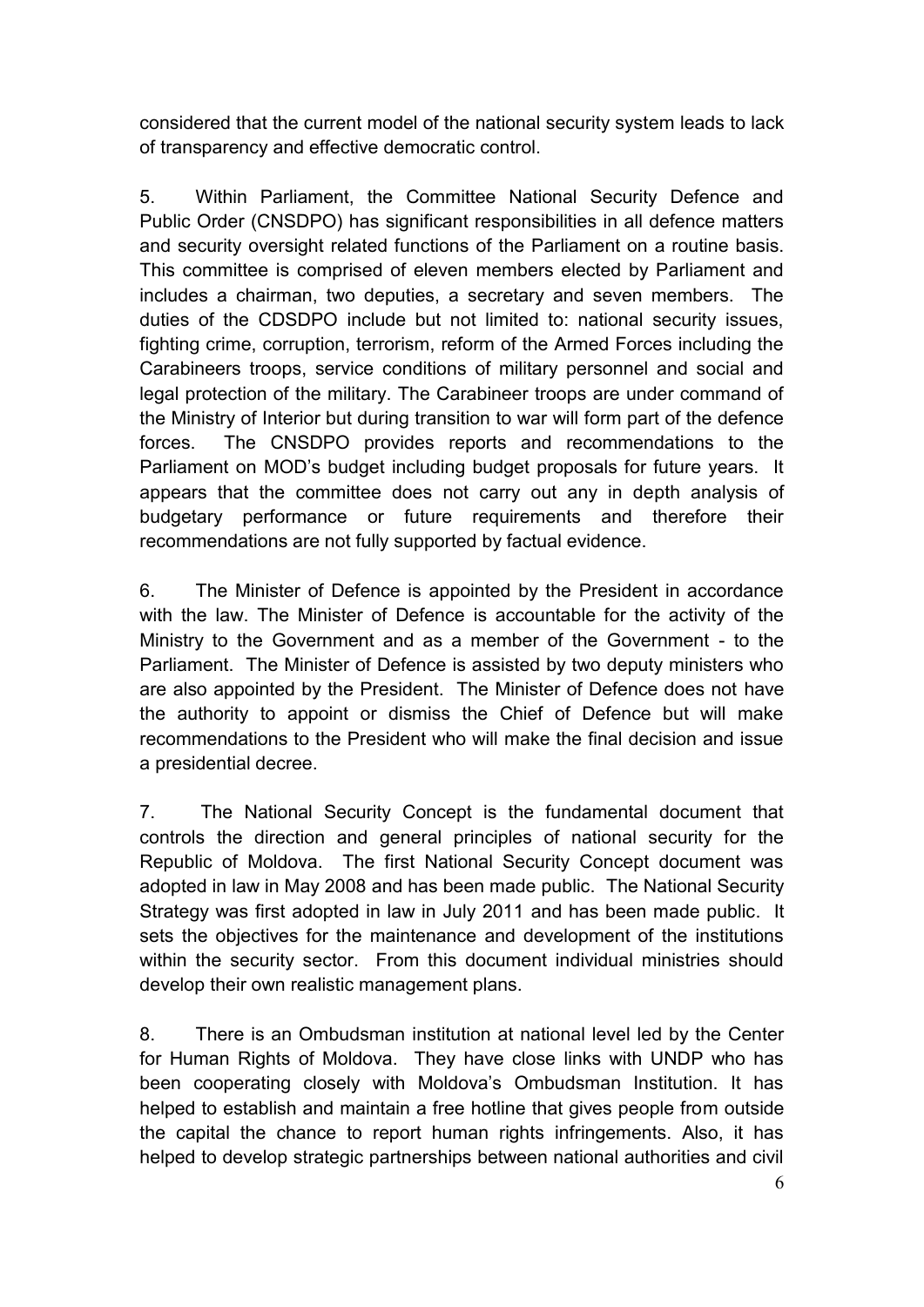society organizations – including the media – to better promote and protect human rights.

9. The MOD understands and acknowledges the importance of civil engagement and accountability to the public. The MOD put in place a Communication Strategy in 2010. This strategy complies with national legislation and sets the principles for public relations within the MOD which will be reviewed within the guidance of NATO experts within the Capacity Building Initiative Package.

10. Public Affairs component comprises a Public Affairs Office in the Ministry of Defence which has two members of staff. At the General Staff level, there is a public affairs officer/spokesperson to the Commander of the National Army. There are also Public Affairs Units in two Brigades, one in the Peacekeeping Battalion and one located at the Military Academy. The Ministry of Defense also has a Military Mass Media Center with 21 personnel. This is an independent unit in charge of multimedia products: TV, radio, magazine and social media.

11.The MOD enjoys a relatively healthy relationship with the media and public. The MOD receives approximately 20 written enquiries monthly. These enquiries are passed to the appropriate department for information after which the media department on behalf of the MOD responds, the response time is approximately 3-10 days from the date that the enquiry is received depending on the complexity of the information sought. The questions raised are varied but cover subjects such as; budgets, conscription, allegations of corruption in the MOD and Armed Forces, operational deployments, procurement of operational equipment, behavior of soldiers, and communications with NATO.

12. There are no regular meetings with the media or NGO's, these are valuable conduits to the public and provide opportunities for the MOD to demonstrate their transparency and openness. Despite the limited number of staff in the media department, regular meetings could be scheduled, for example, quarterly meetings with the Minister to which all interested media outlets are invited where the Minister would provide a brief overview, 10-15 minutes on the past months' developments and future plans and then allow the journalists to ask questions. This would only take an hour of the Minister's time every three months, however these could be longer depending on developments in the ministry and other newsworthy information.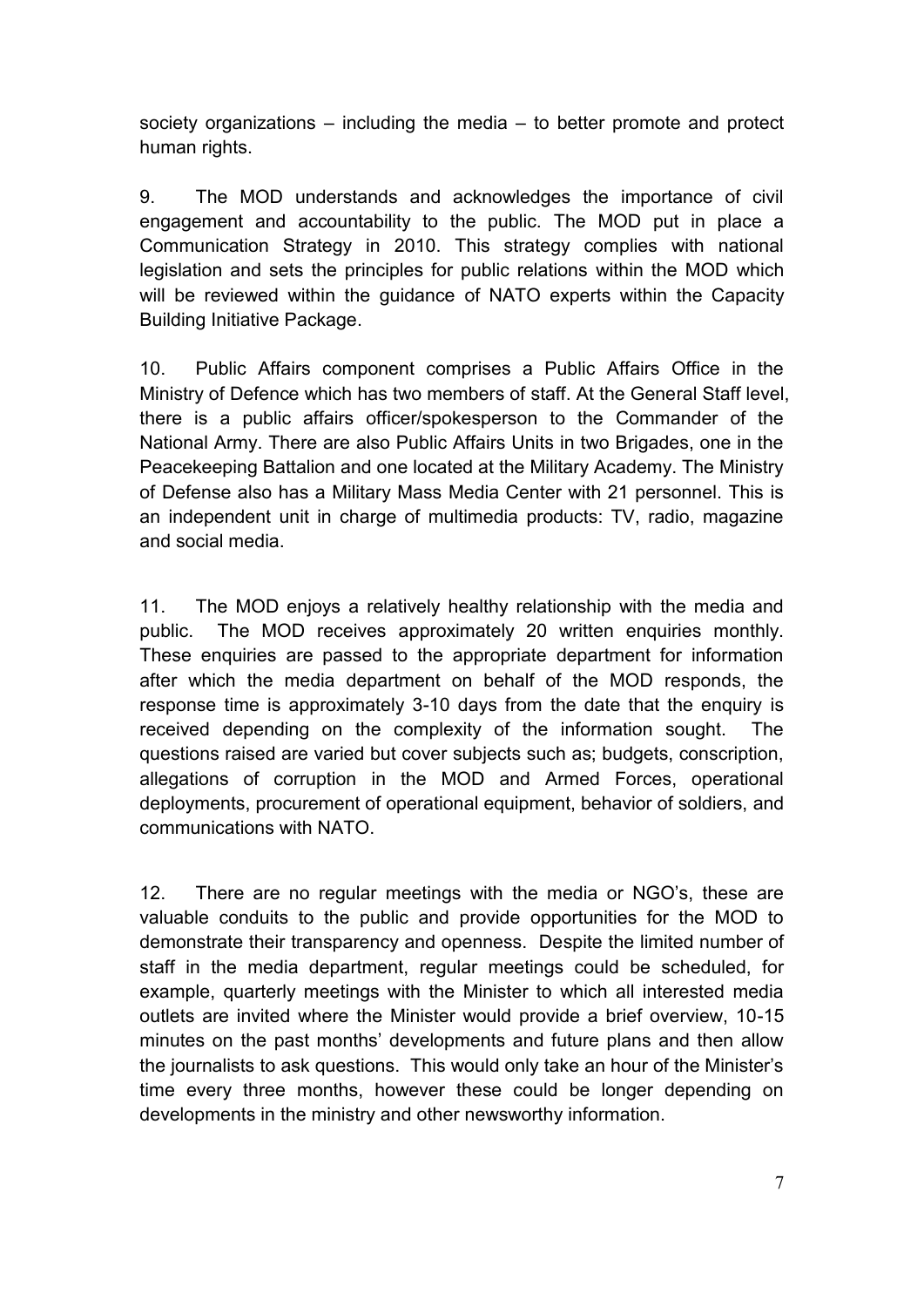13. When senior staff are requested to give interviews, whether to a journalist or on television they should stress their commitment to the BI initiative and highlight steps taken or planned to build integrity in the defence sector. Only staff who have been approved are allowed to liaise with the media.

14. In addition to the MOD website [\(www.army.md](http://www.army.md/)) which is available in Romanian and English languages, there are television and radio programs ("Voice of the Army"). The radio transmissions are weekly and the television broadcasts are twice a month with repeats also shown twice a month. A magazine is produced monthly, "Moldovan Army" which is freely available on the MOD website and to the public at a very small cost, however sales are very small. The NATO BI Team recommends that BI articles should be included *inter alia* the Integrity Plan, interviews of officials and senior military personnel who can highlight areas which require attention and what the plans are to implement changes. Interviews of civilian and military staff who participated in NATO BI Education and Training activities could also be published. The MOD should, through all media outlets highlight where there has been success and what the results of these successes have been. It was clear that there is an urgent need for further training in all aspects of dealing with the media.

15. The website could be expanded to provide details on the regular briefing meetings with the Minister, dates, venue and times of these meetings could be published there. Journalists and NGO's could be asked to respond to the schedule of meetings confirming their attendance and providing advance notice of issues they wish to raise.

16. It was noted by the team that there are no regular meetings scheduled with external media or with NGO's. Press conferences are organized as and when deemed necessary. There was little evidence of a good working relationship having been established between the NGO's and the MOD. The NGO's criticized the MOD for not engaging them and for not being invited to participate in MOD's public discussions.

17. The team noted that there is not a great deal of trust or connection between the MOD and NGO's. NGO's criticized the MOD for not engaging with them and for not being invited to participate in MOD's events and the MOD criticized the NGO's for being politicized and/or incompetent. These relationship issues should be addressed through discussion and clear objectives set to establish a way forward to promote a better relationship.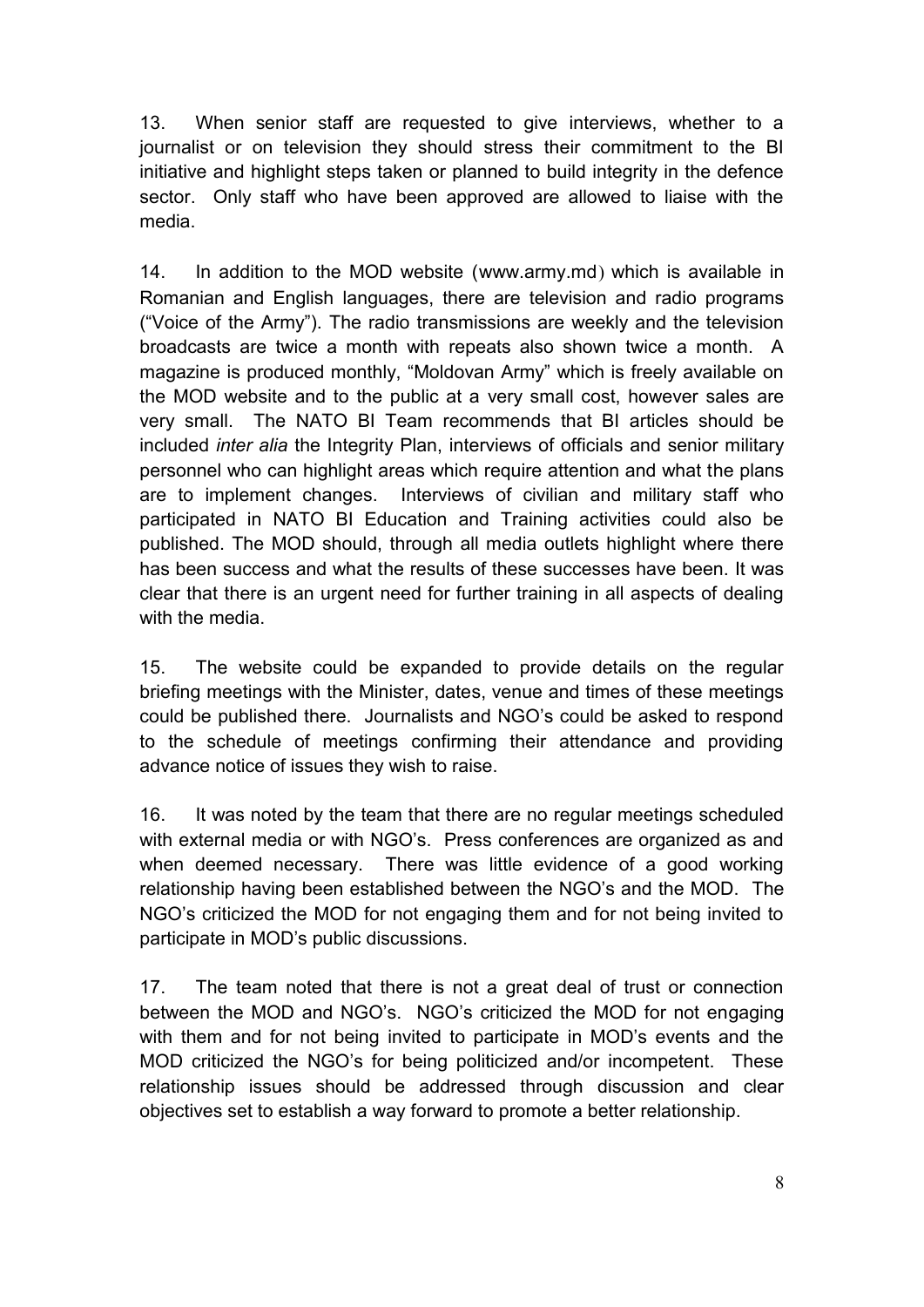18. The following recommendations can be effected with limited financial resources and the outcomes and benefits will far outweigh any limited financial resources required. The NATO BI Team remains at the disposal of the Ministry to address this issue and facilitate the exchange of good practice.

### **RECOMMENDATIONS**

- a. Develop a media strategy which includes regular monthly briefings by the Minister to journalists and NGO's.
- b. Promote a more interactive relationship with NGO's.
- c. Through the media and NGO's promote the BI Programme and the MOD's commitment to implementing it.
- d. Establish weekly meetings with media, NGOs and open to the wider public.
- e. Urgently discuss with NATO the requirement for media training.
- f. Include regular articles on the implementation of BI and interviews on this with the Minister and Senior Military Personnel.
- g. Highlight the success of the 'Hotline' managed by the Inspector General. Advertise the 'Hotline' in every issue and provide statistics on the use of this valuable BI tool.

19. The NATO BI Team is ready to provide further assistance on promoting reforms undertaken in the defence and security sector, including in facilitating regional cooperation and lessons learned from other countries as well as the conduct of specific training and assist the attendance of personnel in such training.

# **NATIONAL ANTI-CORRUPTION LAWS AND POLICY**

20. Moldova is a member of several international anticorruption treaties and agreements: in 2007 it acceded to the United Nations Convention against Corruption (UNCAC); in 2004 it ratified both the Council of Europe Civil Law Convention on Corruption (CETS No 174) and the Council of Europe Criminal Law Convention on Corruption (CETS No 173). Moldova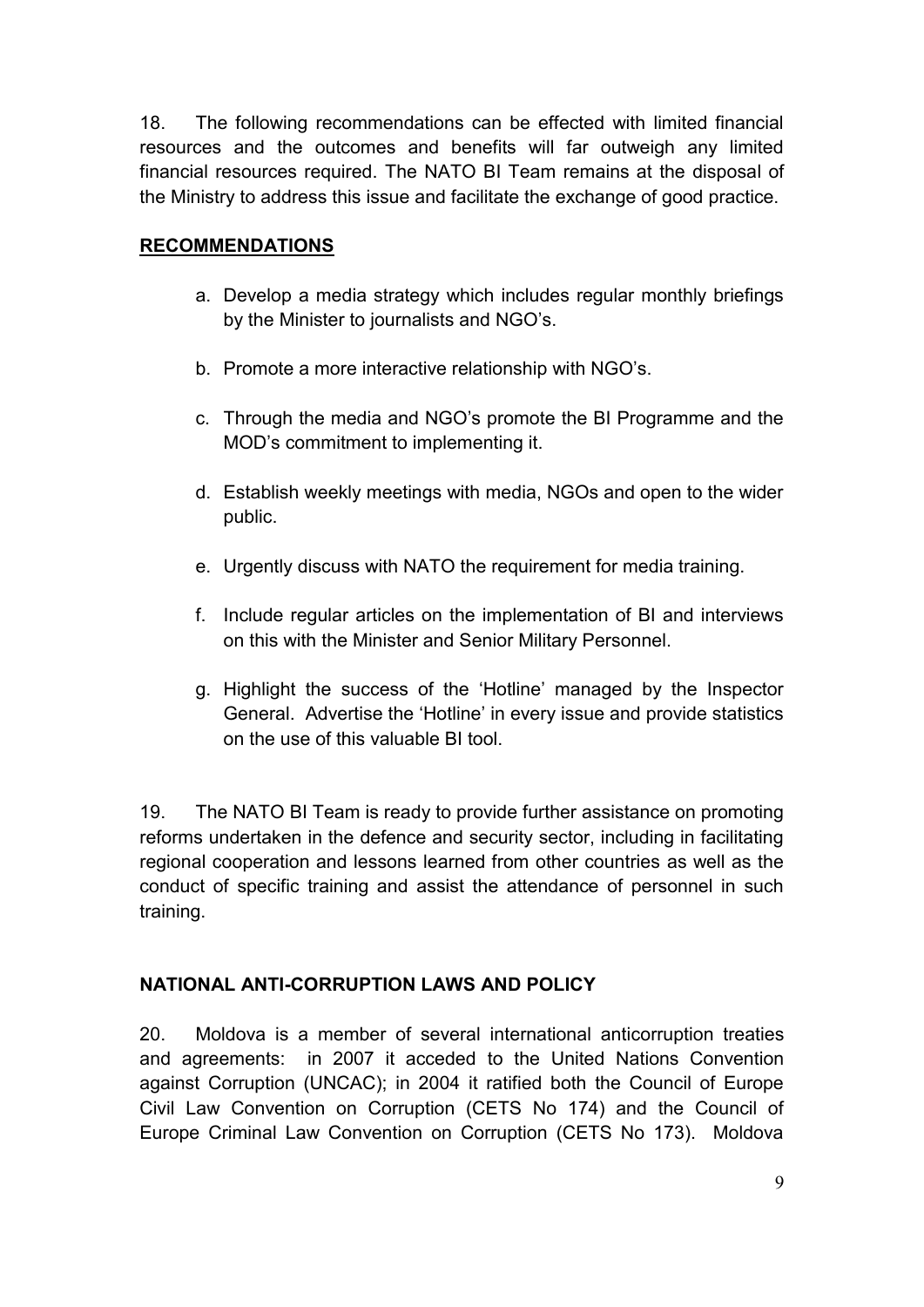also became a member of the Group of States against Corruption (GRECO) in 2001.

21. The GRECO Evaluation Report Round III was adopted by the Republic of Moldova in April 2011, it contained 17 recommendations with a deadline of 18 months for the implementation of the recommendations. The Moldovan authorities submitted a situation report in November 2012 which formed the basis for the Compliance Report. The Compliance Report assesses the implementation of each individual recommendation contained in the Evaluation Report and provides an overall appraisal of the level of the member's compliance with these recommendations. The implementation of any outstanding recommendations (partially or not implemented) will be assessed on the basis of a Situation Report to be submitted by the authorities 18 months after the adoption of the present Compliance Report.

22. In October 2012 the National Anti-Corruption Center (NAC) was established. It reports directly to the Government and currently comprises of 350 personnel. The main role of the NAC is; preventing, disclosing, investigating allegations of corruption and acts related to corruption; drafting and amending legislation relating to corruption; providing advice and training on anticorruption and the promotion of integrity and with assistance with the development of Integrity Plans. Additionally it is responsible for the ongoing development and implementation of the National Anti-Corruption Strategy 2011 - 2015.

23. To align national legislation with the provisions of the UN Convention against Corruption, the NAC has developed two draft laws, which have produced a number of amendments to the *Criminal Code*, the *Criminal Procedure Code* and other legal acts.

24. The NAC are also responsible for carrying out financial and integrity checks on public officials to identify and eliminate risks that would cause or facilitate acts of corruption or improper influence. These checks are carried out frequently and detailed records are maintained. These records are not public due to the confidential nature of the information.

25. The NAC are currently involved in a large number of alleged corruption cases some of which involve high level officials, for example nine judges are under investigation with two already serving prison sentences, other cases are ongoing.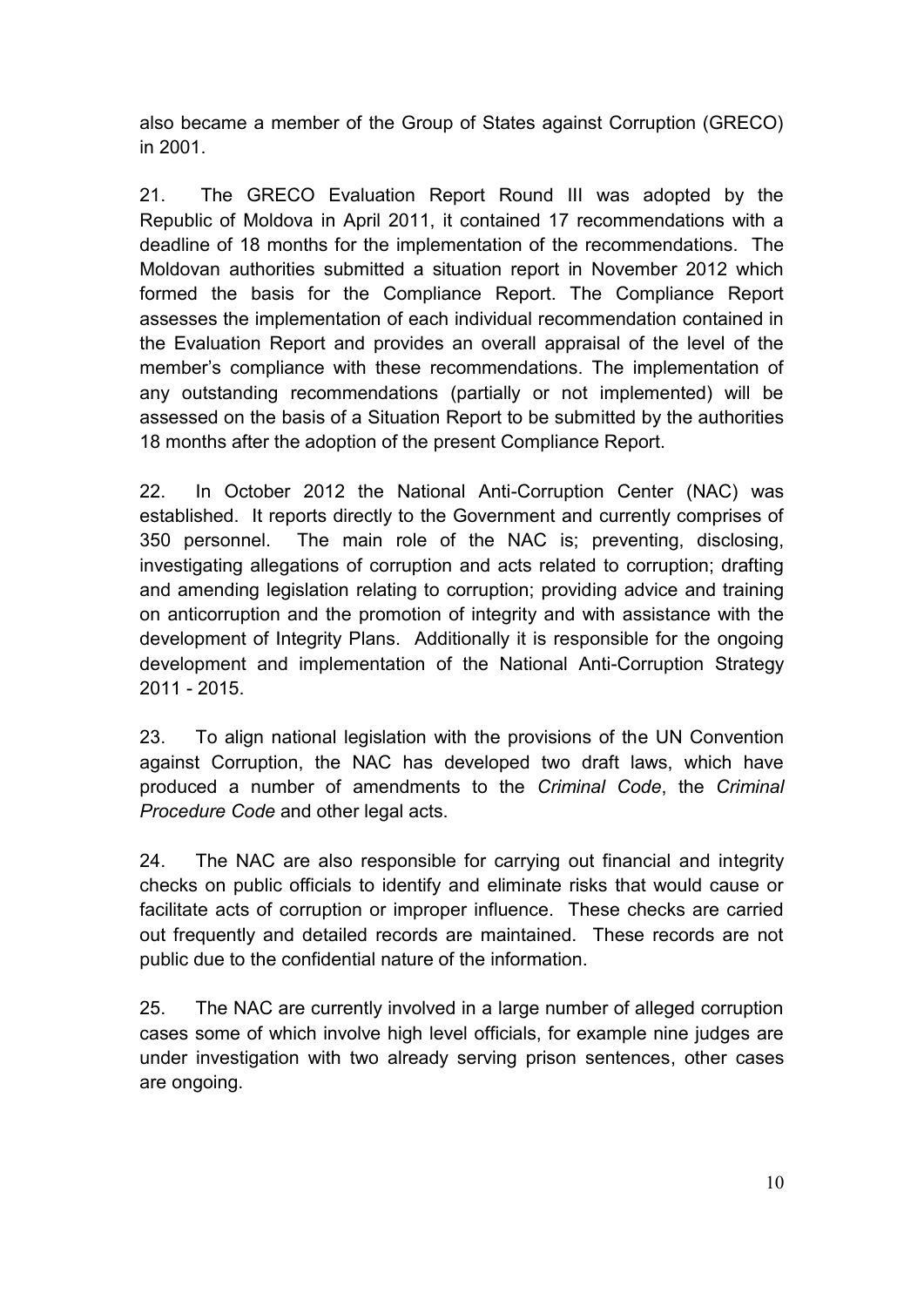# **RECOMMENDATIONS**

- a. Develop a plan to further raise awareness and education of the general public concerning on-going reform initiatives, aiming at public support for deeper implementation of the Anti-Corruption Strategy.
- b. In addition to reliance on background checks, ensure financial disclosure reporting requirements are rigorously followed for persons in senior or sensitive positions (e.g. key procurement posts), while reinforcing efforts to develop respect for the rules on conflicts of interest.
- c. Review and reinforce the necessity for implementing the obligation to report gifts received by officials and employees in state bodies during protocol activities, as well as other measures and activities to eliminate opportunities for corruption.

# **ANTI-CORRUPTION POLICY IN DEFENCE AND SECURITY**

26. Promoting transparency and building integrity in the MOD and Armed Forces is a high priority for the Ministry of Defence. This is evidenced by the participation of the MOD and AF in the NATO BI Programme. Corruption is endemic in Moldova and using the annual Transparency International Corruption Perception Index (CPI) as a reference in 2012 Moldova scored 36 points and ranked  $94<sup>th</sup>$  out of 178 countries, however the situation in 2013 was slightly worse, Moldova scored 35 points and were positioned 102<sup>nd</sup> out of 177 countries and 103th *ex aequo* with Bolivia, Mexico and Niger in the TI Corruption Perception Index for 2014. This situation is despite international advice and assistance and the establishment of a new National Anti-Corruption Center. There needs to be a greater effort in bringing to justice those who are currently being investigated and those who have been investigated but so far action is pending.

27. The corruption risks identified in the MOD and AF include; passive corruption; influence peddling; unlawful acceptance of gratuities; receiving or giving of bribes; active corruption.

28. The MOD considers the following areas to be those most at risk from corrupt practices:

a. Central Military Clinical Hospital - an institution which provides skilled and specialized medical assistance to the personnel of the National Army;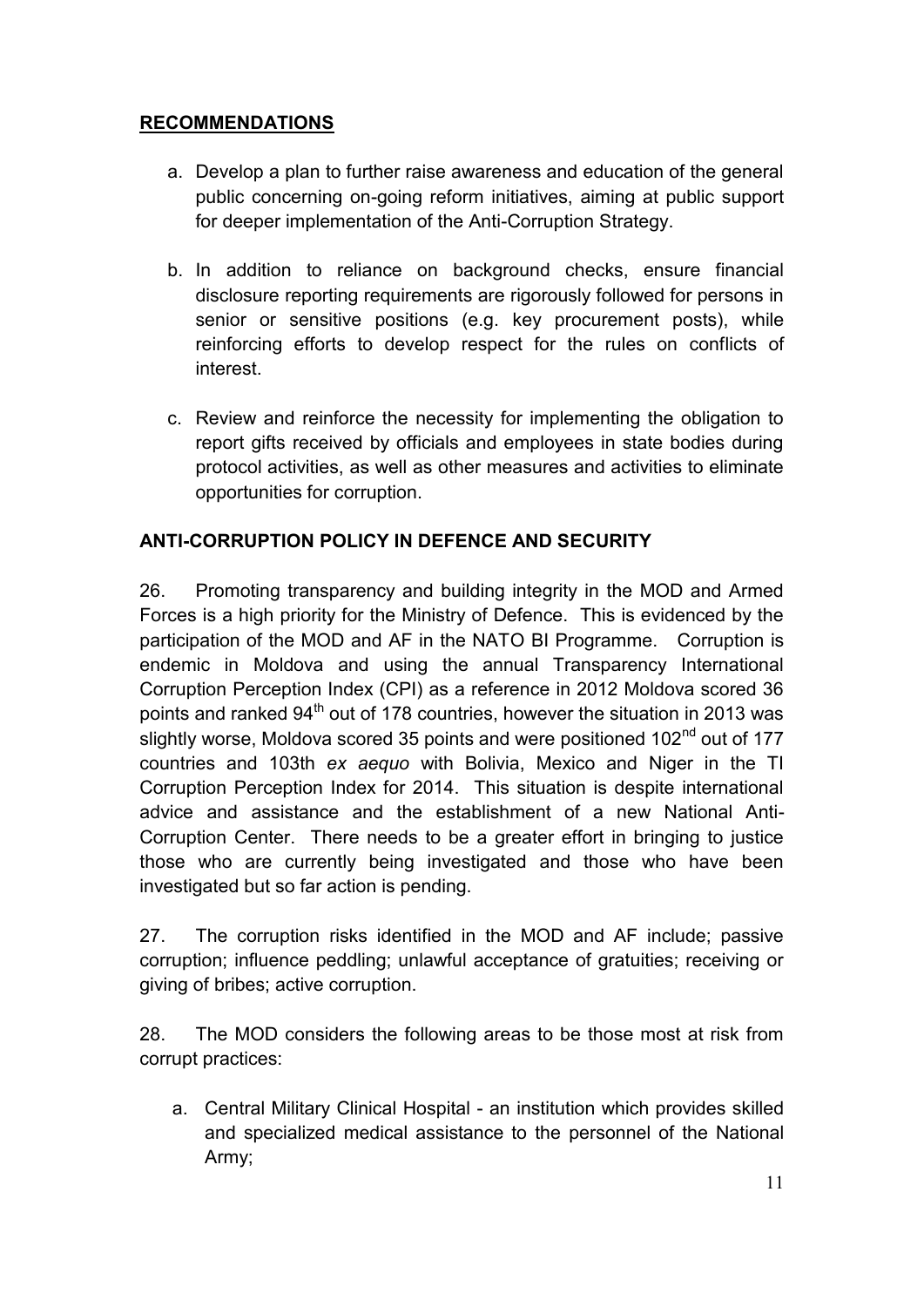- b. Acquisition Department (Procurement) responsible for the procurement of goods and services and for construction and repair contracts;
- c. Military Cathedra education institutions of the active reserve of the Armed Forces;
- d. Military Academy of the Armed Forces the higher military educational institution of the Armed Forces;
- e. Economic and Financial Directorate the institution responsible for financial planning and budget management.
- f. Military Centers dealing with mobilisation and conscription (this is considered to be an area requiring urgent attention);
- g. Military Human Resources responsible for personnel records, recruitment; promotion; participation on internationally funded courses; selection for deployment.

29. In 2013 when the BI process has been initiated, the Minister of Defence himself supported engaging in the NATO BI Programme and completing the SAQ to identify the corruption risk areas in the Moldovan Defence system and intends that his staff should work closely with NATO experts to mitigate the risks currently faced.

30. The General Inspectorate is the institution within the Defence system that is principally responsible for combating and preventing corruption. It is a law-enforcement unit directly under the Minister of Defence. It is responsible for administering the National Anti-Corruption Strategy 2011-2015 and ensuring that those elements appropriate to the defence sector are implemented.

31. The General Inspectorate was responsible for 21 functions, however these have recently been reduced to only 9. As part of the restructuring the General Inspectorate has lost all responsibility for the oversight of financial and economic activities. Responsibility for these economic activities has not been reassigned, this has resulted in a very serious loss of supervisory control as there is no audit functions in the MOD and they are relying on the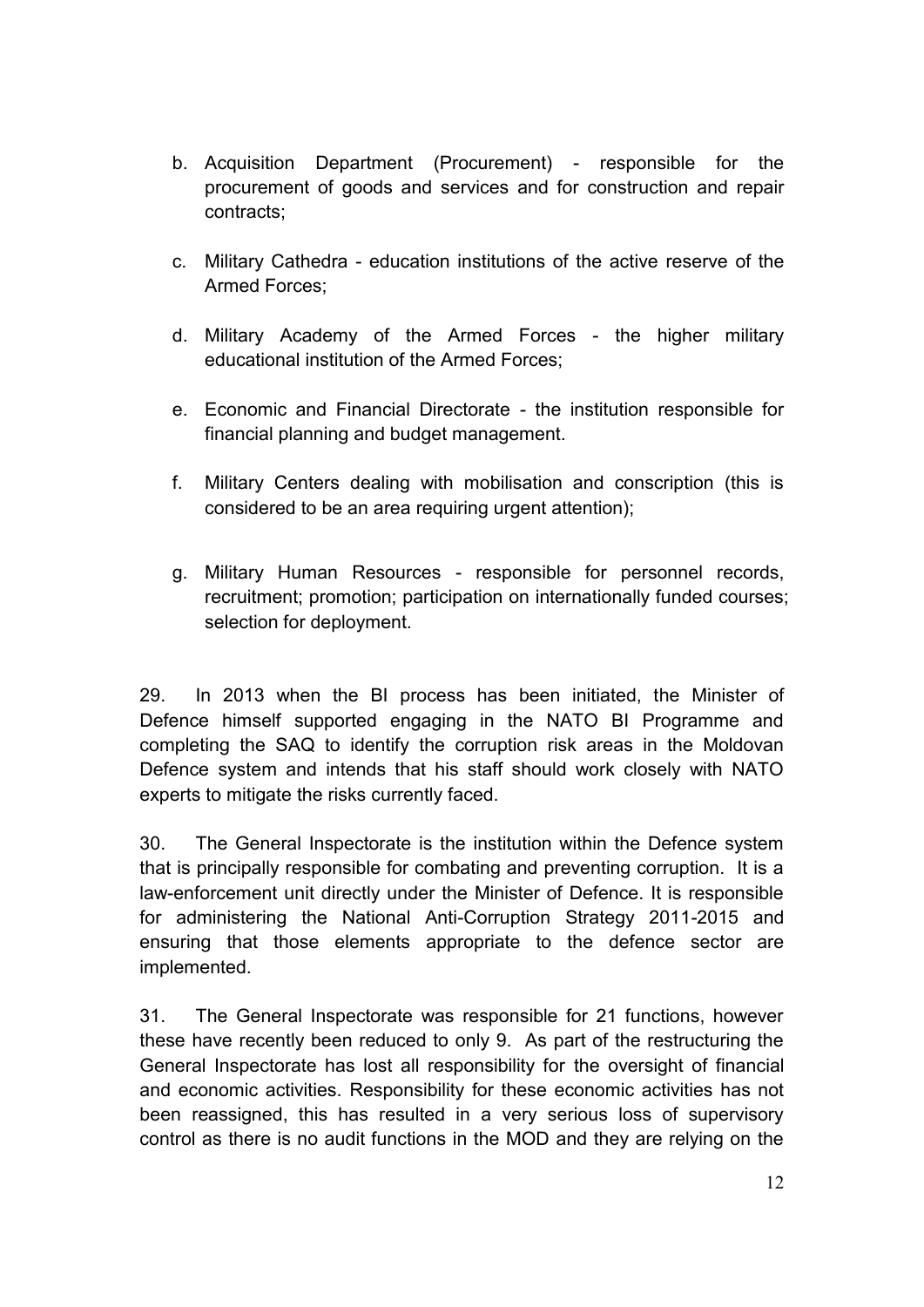biannual audit by the Court of Accounts. Law No 939 as of 16.08.2007, within the central apparatus of the MOD there is an Audit Service. During 2014-2015 certain measures have been undertaken such as an open and public competition to fill the position of Auditor. However, specific and urgent action should be taken to remedy the situation including measures to fill this lack of personnel. The General Inspectorate continue to carry out activities related to their nine functions which includes; personnel discipline, violations of citizens' rights and interests by MOD personnel, bribery in the Defence system, abuse of power by MOD personnel, protection of classified information and other violations included in law within the MOD. The General Inspector also conducts scheduled and unscheduled inspections, investigates complaints received from MOD and military personnel as well as those from outside of the MOD. The General Inspector has provided three 'hotlines'. The 'hotline' numbers are advertised and people using the service can remain anonymous if they wish. Outside of office hours calls are diverted to the official cell phone issued to the General Inspector. Calls to the hotlines have increased in the last three years, 2011 fourteen calls, 2012 fifteen calls and 2013 twenty seven calls. The General Inspection Directorate comprised of only 7 staff, which, given the wide range of responsibilities appears to be significantly understaffed, however since the first Peer Review visit, the number of staff has reduced to only 5. There are difficulty in filling positions which become vacant as there is a reluctance by young officers to move to the General Inspectorate.

32. It was confirmed by the Inspector General that gifts may be accepted by members of the MOD and Moldovan Armed Forces (MAF). It is the responsibility of the General Inspectorate to ensure that all employees comply with the Special Order regarding the handling of gifts. All gifts must be entered into a Gifts Register and the list of gifts is available on the MOD's website. Only gifts with a value of less than 1000 Lei (approx. Euro 50) may be accepted. All gifts above that limit must be reported to the Minister through the General Inspectorate and may be referred to the NAC. The gift register is subject to scrutiny and audit by the General Inspectorate.

33. To promote integrity and to prevent corruption there is a law in place covering "Whistle blowing". However it is felt that whistle blowing measures are weak in Moldova. Civil servants who report cases of [corruption](http://www.business-anti-corruption.com/about/about-corruption/vocabulary.aspx#Corruption) or [abuse](http://www.business-anti-corruption.com/about/about-corruption/vocabulary.aspx#Abuse)  [of office](http://www.business-anti-corruption.com/about/about-corruption/vocabulary.aspx#Abuse) are not adequately protected from recrimination either in law or in practice. Even newly adopted regulations do not provide protection from recrimination cases or other negative consequences of those who would report cases of corruption. The US State Department in 2013 recommended as part of the ongoing Justice Sector Reform Strategy that all government agencies must create additional regulations regarding whistle blowing; the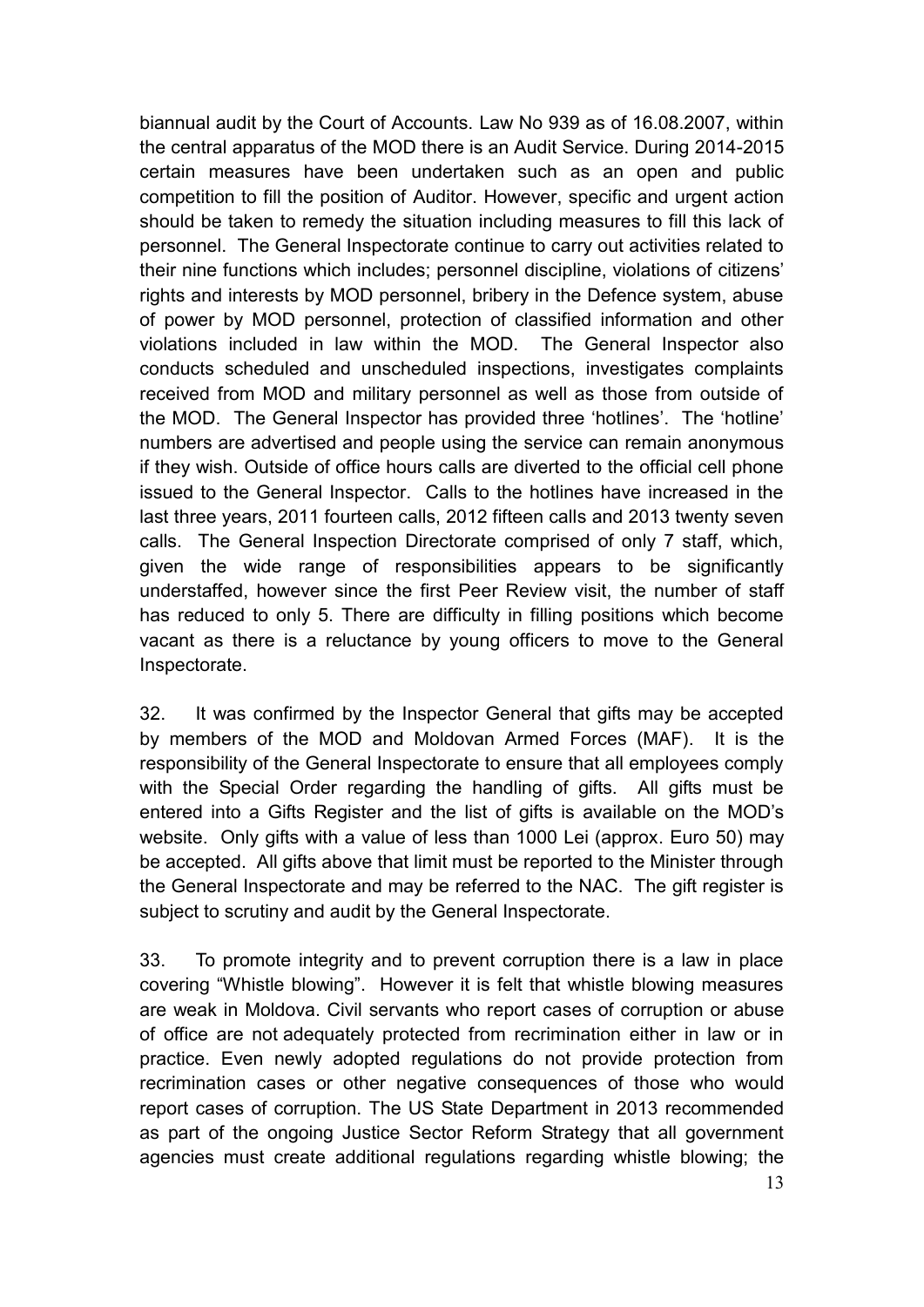NAC is responsible for ensuring this. Moreover, the general public view or perception appears to be that by reporting any incidents of perceived corruption would not change anything or by making a complaint may even create more problems.

34. Currently the MOD has no Internal Audit Department and relies on biannual audits being carried out by the Court of Accounts (COA). The Court of Accounts is the supreme audit institution in Moldova. Its objectives include assessing the management of public financial resources and assets and promoting the internationally recognized standards on transparency and accountability in the area of public financial management. However, following their audits of the MOD which have highlighted a number or areas of concern there is little evidence of corrective action being taken to address issues raised in their reports.

35. Reports resulting from audits, once finalized, are made public and are available electronically. The last audit carried by the COA of the MOD was in 2012, prior to that 2009. These last two audits identified a number of problems including but not limited to: exceeding delegated contractual finance limit; splitting contracts to remain within the delegated financial limit; poor contract management; lack of experienced personnel sitting on tender boards; poor quality of goods received. These issues all indicate serious problems within the MOD Procurement Department and pose significant risks of corruption. The system of procurement within the MOD is a mixed one of electronic and paper tenders and contracts. In the opinion of the COA this system detracts from and effective and transparent procurement system and requires urgent attention. It was stated that the government often ignores or gives only superficial attention to the audit reports which appears to be the case also in the MOD. The findings and recommendations of the agency are rarely implemented by the executive.

36. The COA has 150 staff of which 100 are auditors. This number is insufficient to provide the level of audit required particularly when 40% of State Bodies have no internal audit.

### **RECOMMENDATIONS:**

- a. Urgently produce and start implementing a BI plan (Integrity Plan) for the MOD and MAF and ensure that it is co-ordinated with the MOD Anti-Corruption Strategy.
- b. As a matter of urgency, establish an internal audit department reporting directly to the Minister of Defence, this would be a separate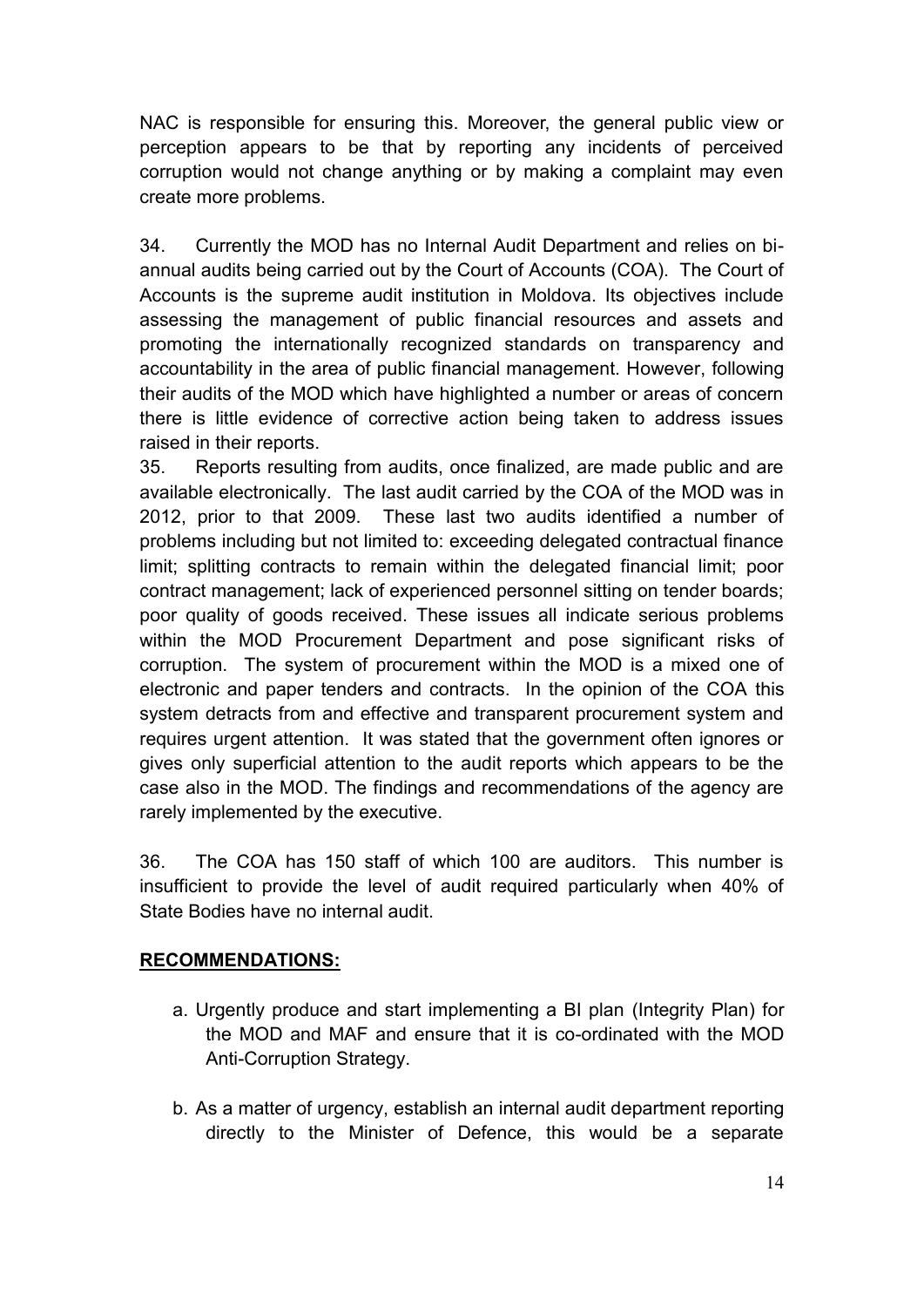department outside of the General Inspectorate. Duties should not duplicate those of the General Inspectorate.

- c. As a matter of urgency, fully establish an electronic procurement system.
- d. Facilitate communication and co-operation among the Moldovan Court of Auditors, the General Inspection Directorate and National Anti-Corruption Center.
- e. Consider establishing a special office within the General Inspection Directorate, whose sole responsibility would be the coordination of all anti-corruption work of the MOD and identify to whom that official would report.
- f. Address the weaknesses in the current whistle blowing system ensuring that those who wish to use it are protected and believe that their report will actioned.
- g. Urgently address the loss of responsibility for economic supervision and identify where this function should be established.

### **PERSONNEL-BEHAVIOR, POLICY, TRAINING, DISCIPLINE**

37. Military regulations serve as the Code of Conduct for the military staff of the National Army of Moldova this was approved by Presidential Decree No 2327 in September 2009.

38. There is dedicated Code of Conduct for Public Officials which was approved in Law in 2008. Public servants are aware of the Code of Conduct provisions in accordance with the Order of the Minister of Defence. Newly recruited civil servants are familiarized with the Code of Conduct during their probationary period and thereafter evaluated annually.

39. The Code of Conduct for Civil Servants establishes the rules of conduct required by civil servants, to reduce the risks of corruption and creating a climate of trust between citizens and public authorities.

40. Violations of military regulations by military personnel are dealt with in the first instance by the Military Police, however if deemed necessary a commission is established and the case is passed to the prosecutor's office. The Military Police work closely with the Inspector General to put in place measures to minimise reoccurrences of the same or similar offences.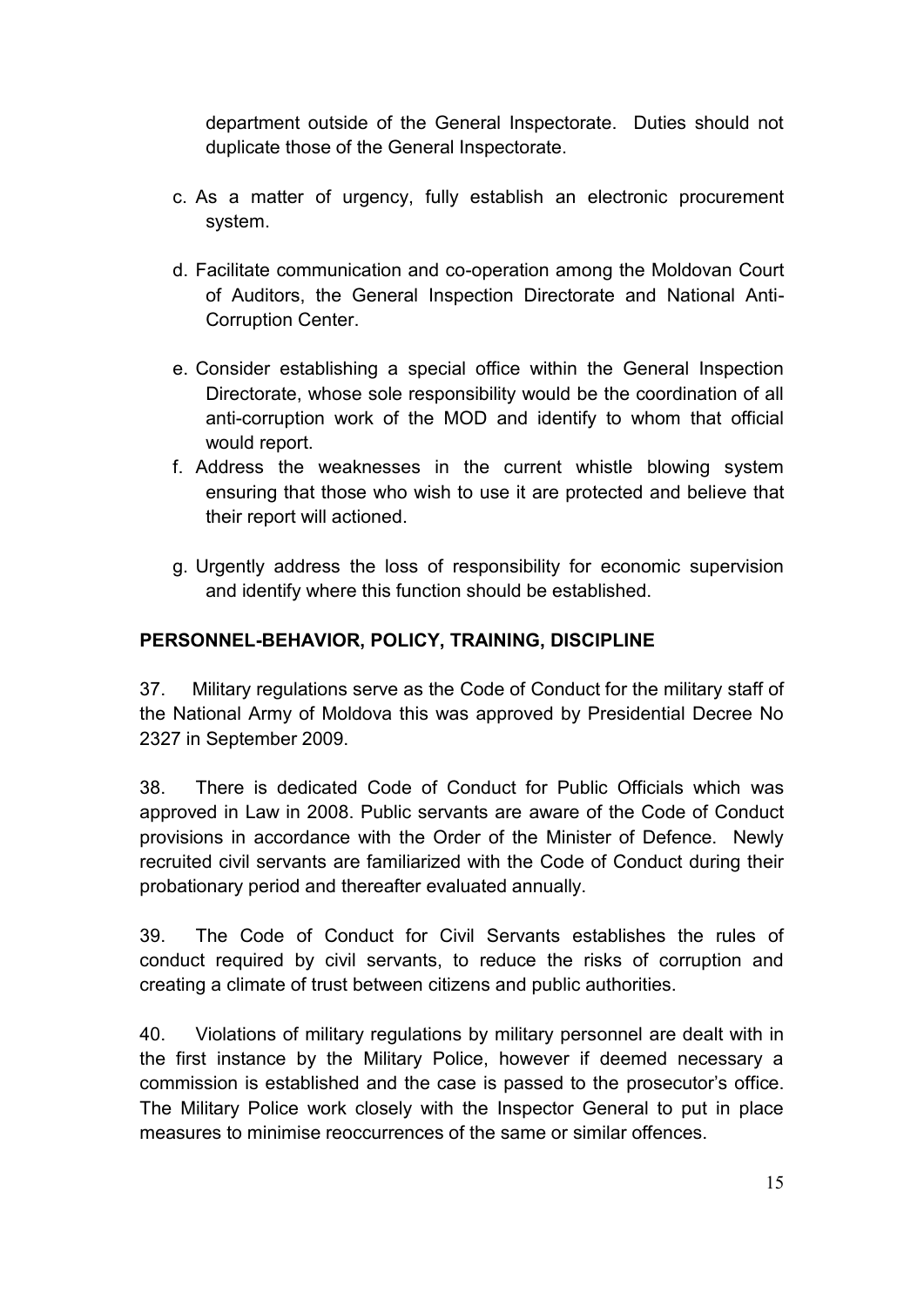41. During the last two years a number of cases involving military personnel have been investigated and dealt with by the Military Police and General Inspectorate. These include, soldiers being absent without leave, physical violence, fraud and embezzlement.

42. There is no systematic anticorruption training within the Ministry of Defence or the National Army. This should be included as Building Integrity training and should form part of the regular training of both existing and new civilian staff, soldiers and officers. It was also confirmed that no BI training was provided on pre-deployment training courses but it was agreed that this was something that will be included on future pre-deployment training. The military academy have included as part of their curriculum lessons on building integrity, how to identify potential corruption risks, put in place prevention measures and what action to take if corruption is suspected. There is a related building integrity Masters course available at the local University which lasts for two and a half years.

43. The NAC provides training which both military and civilian personnel attend, this ongoing training is achieved through seminars and workshops on subjects such as, Conflict of Interest, Detecting and Denouncing Corruption, Code of Ethics. In addition to the BI training offered by the NAC the General Inspection Directorate also arranges courses. The external courses organized by the NAC are held at the Academy of Public Administration which is subordinated to the President.

44. According to Law No 1264-XV passed in 2002 public officials, including judges, prosecutors, civil servants, state officials and military personnel who are covered by this law must provide annually a declaration of:

- Their income;
- Personal and real assets;
- Financial liabilities, including those of immediate family members;
- Share of securities, including those of immediate family members;

- In accordance with the regulations the HR Department must collect these declarations and send them to the National Integrity Committee which in turn will verify the statements and publish them on their website for public perusal.

45. The General Inspection Directorate initiated bilateral cooperation with their counterparts in the U.S. Army, this was to assist them in the development of plans to combat the systemic corruption in the Moldovan Defence system. Subsequently in November 2011, two members of the General Inspection Directorate participated on the course "Legal Issues Against Corruption" which was funded and organized in the US. In March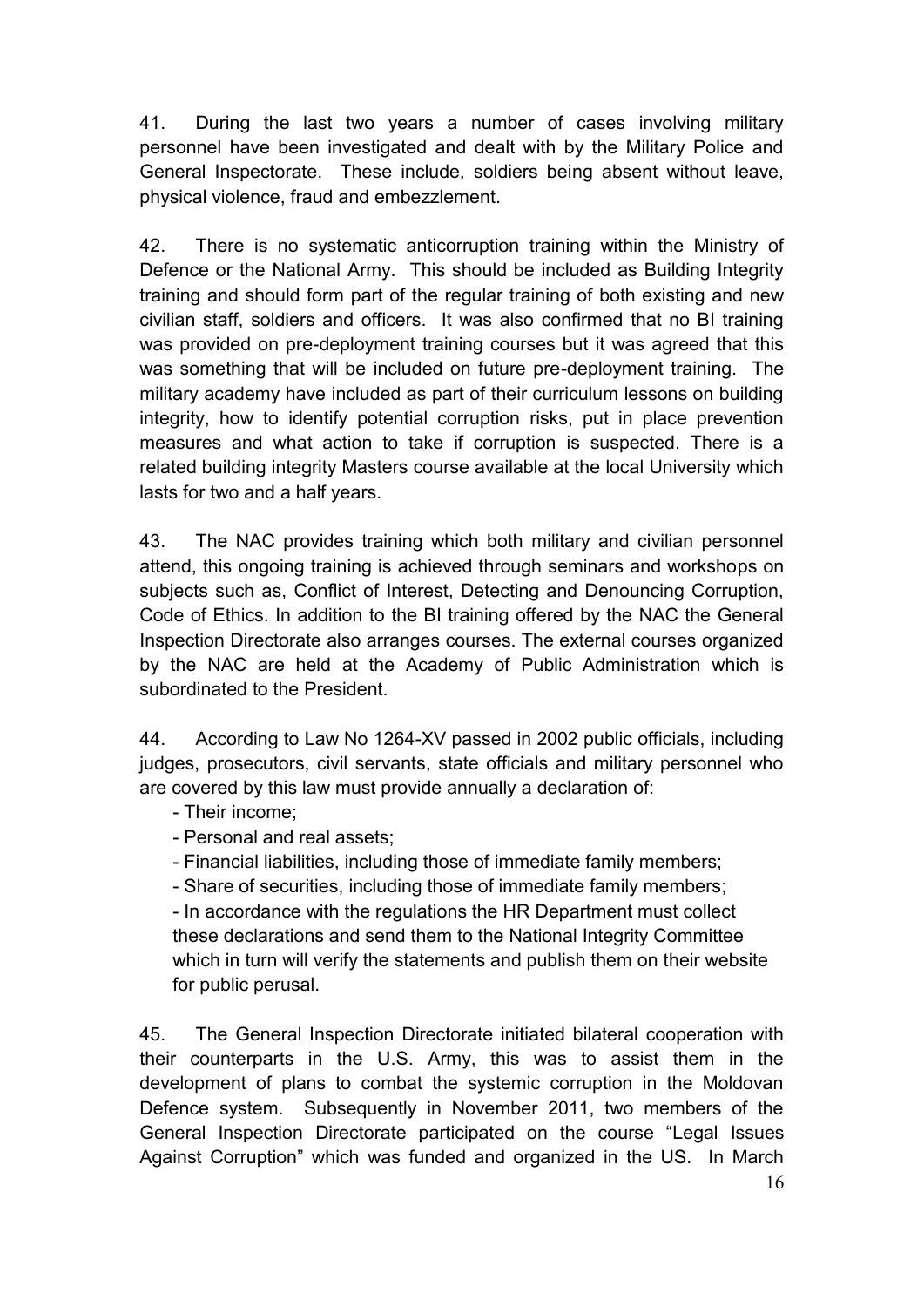2012 officers from the General Inspection Directorate attended the International Conference on Combating Corruption organized by the European Center for Security Studies (George Marshall Center) and held in Bucharest;

46. There is a Code of Conduct for both Military and MOD civilian personnel. Military personnel do receive special training in the laws which regulate discipline. This training is undertaken upon initial entry to the service, as well as within their units during their entire period of service. Military regulations serve as the Code of Conduct for military staff. Civilians are required to be aware of the Code of Conduct which is a legal document.

47. It was agreed that there were some shortcomings in human resource management, particularly as they relate to corruption risks. The performance of civil servants is assessed every six months. This assessment is to determine if the individual's performance meets the standard set for the position, future promotions and for the award of a bonus. This bonus system is used as a tool for managers to foster better cooperation with the individual and to motivate them to continue to perform well. It was agreed that the assessment of individuals by several managers is subjective, what is deemed as an excellent performance by one may be only seen as acceptable by another. It is recommended that this system is reviewed as it leads to disparity and may be considered as a risk of corruption. Training is provided to managers who carry out the written performance appraisals and make recommendations for the award bonuses, this to try and ensure that the standard making system is equitable.

### **MILITARY PERSONNEL MANAGEMENT**

48. It has been reported to the NATO BI Team that the Military personnel management is not transparent and often positions are filled by personnel who do not have the required competencies or of an appropriate rank. Military personnel, in particular the lower level ranks, are appointed to positions on the basis of a HR Department assessment without any selection going through a public and transparent vacancy and application process. In addition to the problems created by moving personnel to positions of a higher rank on a permanent basis, particularly when not qualified, results on a discrepancy in the salaries system. The salaries of military personnel are based not only on rank but of position which is overly complicated and undertaken as an unfair system. This system of military salary payments is a hangover from the old soviet based system for payments and was common in many countries in Eastern Europe. Most countries have reformed their military rank and pay structures and these are now transparent and available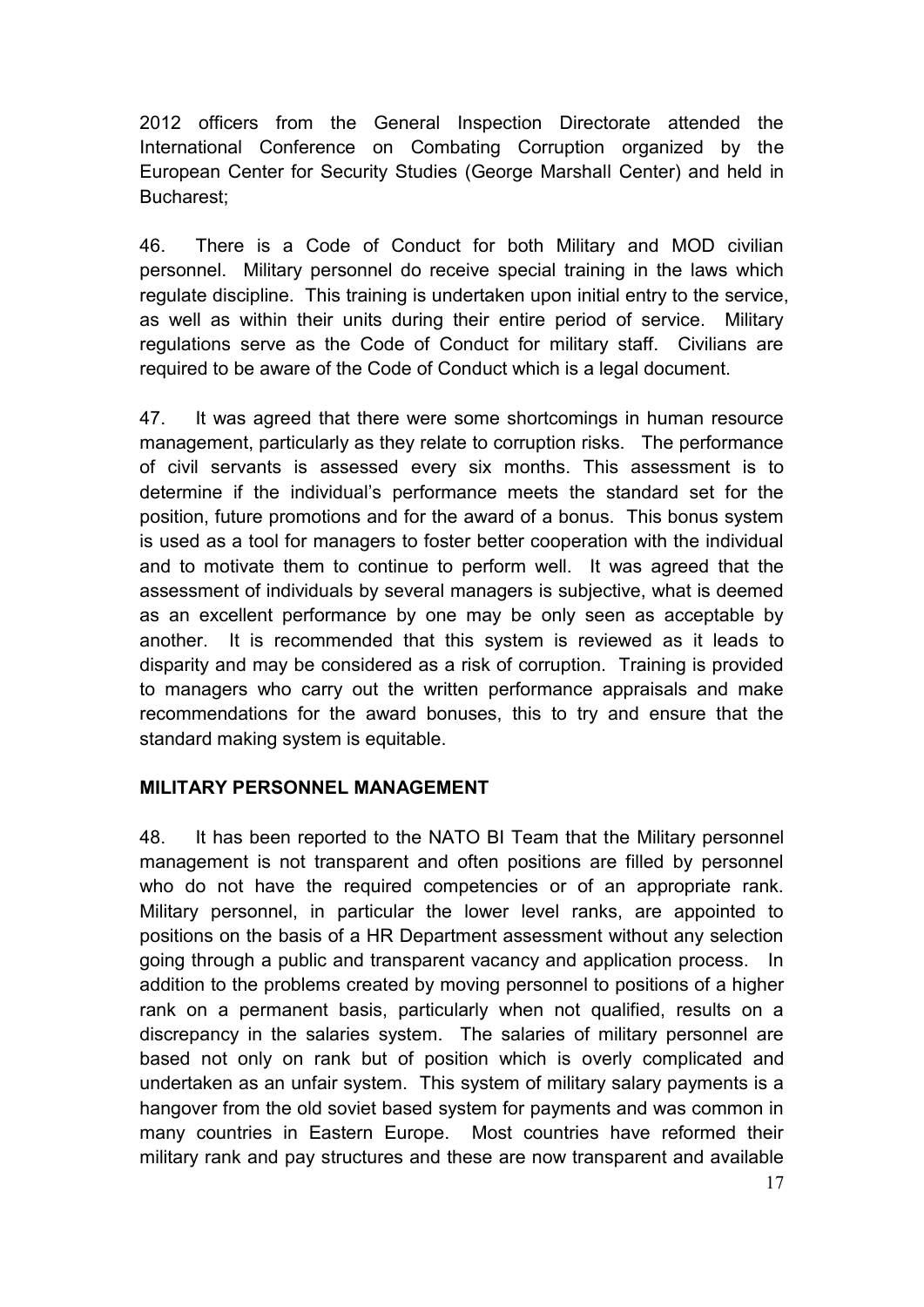for public scrutiny. It is strongly recommended that both the Military and Civilian HR systems are restructured included salary systems.

49. It was confirmed that HR do not have a management plan which takes into account the rotation of military staff. Military personnel will follow their dedicated career path and will be appointed to positions as part of their career development. However the rotation of posts, whether civilian or military is considered an essential requirement for posts deemed "sensitive". This is to reduce the risk of corruption, particularly in areas identified as high risk.

50. Military Promotions: Promotions for military personnel are assigned with an insufficient level of transparency based on an evaluation system lacking of consolidated requisites which can change every year.

51. Training courses for military. The military personnel is trained on anticorruption issues at the different levels. The military Academy has in their curricula programs of anticorruption delivered through conferences, seminars inviting guest speakers/lecturers and subject matter experts. All the personnel is addressed the legal aspects of the anticorruption and some Personal Development Training has been organized.

52. Selection for deployment; Moldavian Armed forces are not employed with complete units in Operation and many of them are pre-established before the operation. This situation opens the door to possible problem in the choice of the personnel selected to be deployed. A better and transparent system to select personnel to be deployed abroad is strongly encouraged. A Lesson Learned Procedure for Building Integrity best practice in Operation is completely missing.

# **RECOMMENDATIONS**

- a. Consider an internal MOD publicity information campaign, with an appropriate anticorruption message to further reinforce on-going work;
- b. Specifically designate corruption-sensitive posts as those requiring special vetting and review procedures;
- c. Initiate a systemic and comprehensive anticorruption training programme for both civilian and military personnel. This should be done in conjunction with the BI action plan;
- d. Review personnel management policies, specifically rotation of persons in highly sensitive positions and the payment of bonuses based on performance assessments;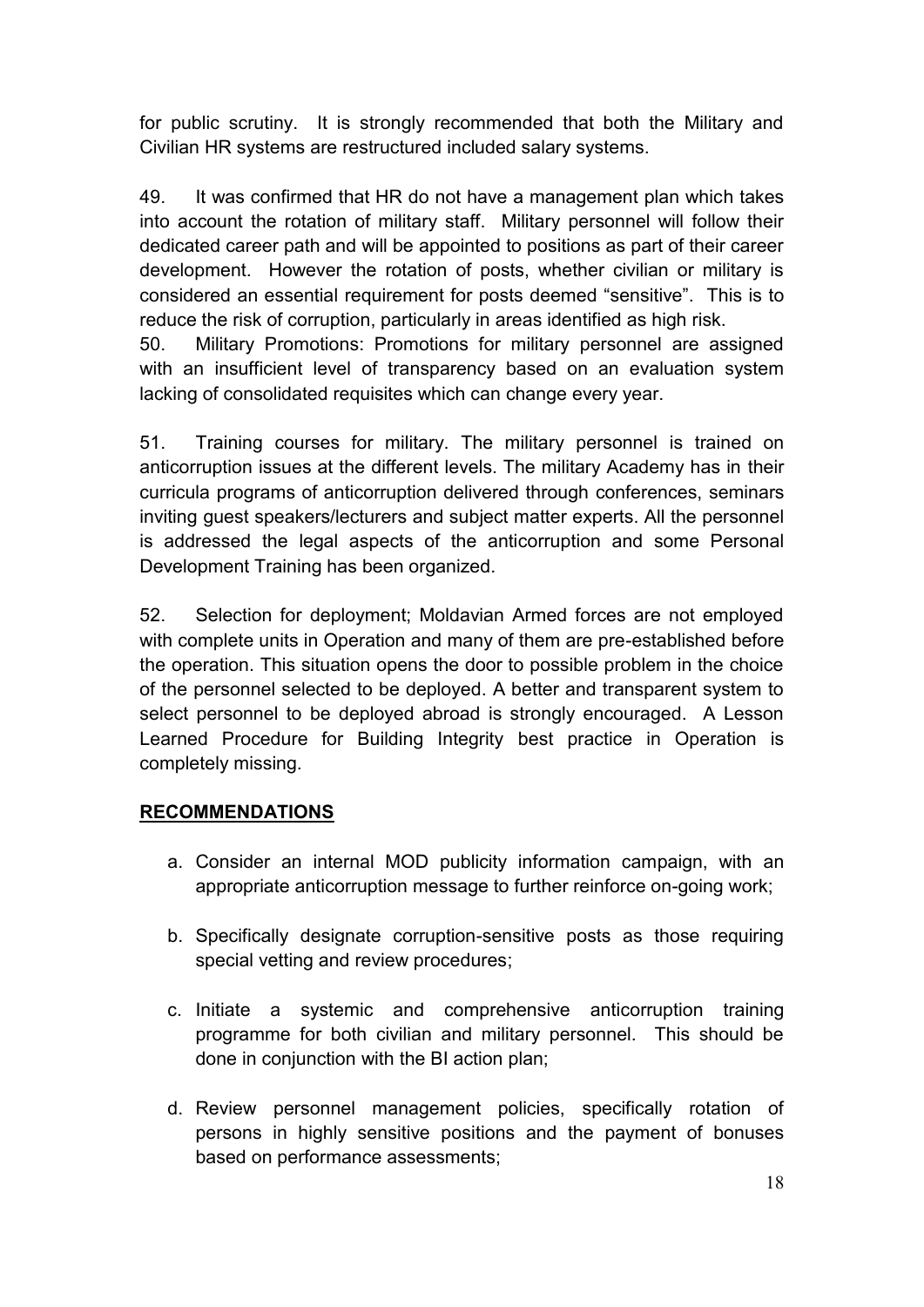- e. To reinforce Military Regulations, consider the important benefits of developing a tailored Military Code of Conduct to guide the behavior of Moldova's armed forces, including those to be deployed on international operations;
- f. Produce a diagram showing the various departments within the MOD and MAF for inclusion in the training course for newly appointed personnel.
- g. Review both military and civilian HR systems with a view to undertaking a complete restructuring which will put in place a more professional and fair system;
- h. Completely restructure the Military salary system to put in place a more professional, fair and transparent system.

# **PLANNING AND BUDGETING (ACQUISITION PLANNING)**

50. The Defence Policy and Planning Directorate is the lead for the implementation of BI within the MOD and AF. They are responsible for developing the BI plan and in conjunction with the General Inspector delivering the training. Currently there is no BI plan for the MOD and they are considering developing a national level BI plan but recognizes the magnitude of this task. The question was discussed as to whether the BI plan should be a national plan or an MOD plan. The advice from the team was clearly that the task of producing a national level plan would be too difficult and unwieldy; therefore the recommendation of the team was to produce an MOD plan and to provide assistance to other public sector bodies in the production of their own plans.

51. BI although addressing an old and persistent problem is a new concept and it was felt that external assistance would be needed to produce a plan and to start implementation in the near future. NATO BI can provide assistance on how to develop a plan at the request of the MOD.

52. There is no comprehensive system in place for acquisition planning. This is a reflection of the financial position of the MOD. Currently the MOD is allocated approximately 0.3% of the GDP, and of resulting financial allocation only 0.4% is available for capital investment, 62% is allocated to personnel costs and 34% for operational costs. Financing of operations is out with the MOD budget. Additional funding may be received through the leasing of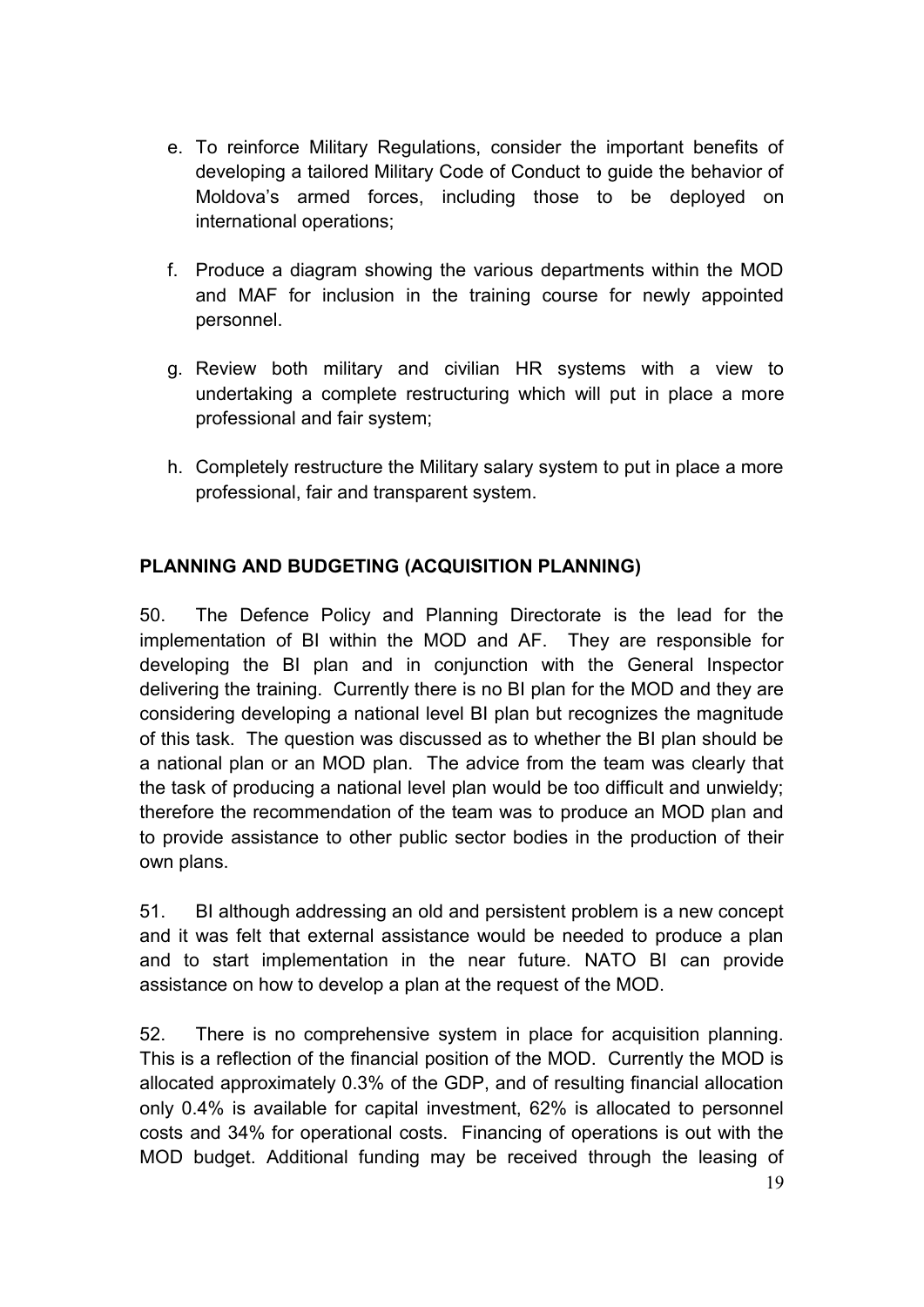property, however this is a very small sum of money. The MOD are allowed to retain 20% of the income from the sale of surplus assets unless otherwise directed by the Ministry of Finance (MOF). The MOF retains 80% of the funds from the sale which is added to the State budget.

53. The Finance Department of the Ministry of Defence exercises procedural controls over the budget, prepares budget proposals and manages the in year finance. The Finance Department demonstrated a depth of knowledge both in terms of financial management but also planning and budget preparation. It would have been useful if the team had been provided with a schematic or diagram showing the structure of the MOD and MAF. This would also be a useful document to include in induction courses for newly appointed staff.

54. Planning of the future defence budget commences with the Ministry of Finance issuing guidance and indicative planning figures. Based on the guidance received the Finance staff collect all of the information and prepares a comprehensive budget proposal covering the next financial year and for two years following. Once the administrative work is complete on the draft budget proposals and internal meetings have taken place the agreed proposals are submitted to the Minister of Defence for approval prior to submission to the Ministry of Finance. The Minister will, along with his senior staff consider the proposals and once agreed will submit the draft budget proposals to the Minister of Finance.

55. The Ministry of Finance scrutinizes the budget proposals from all of the public sector bodies and after many meetings and discussions will submit the State budget proposals to the Government for consideration and approval. Following many meetings, discussions and adjustments the final draft budget proposals will be submitted to the Parliament for approval. The draft defence budget is submitted to the Parliament divided into the following categories:

- Personnel expenses;
- Operational expenses;
- Expenditure on infrastructure
- Individual programs;
- Receipts from sales; leasing or service provision.

56. Hearings on the general budget (including that of the Defence) are organized at the Government level, and can be followed by members of the public on the website [www.privesc.eu.](http://www.privesc.eu/) Data deemed to have a security classification of confidential or above is not available to the public.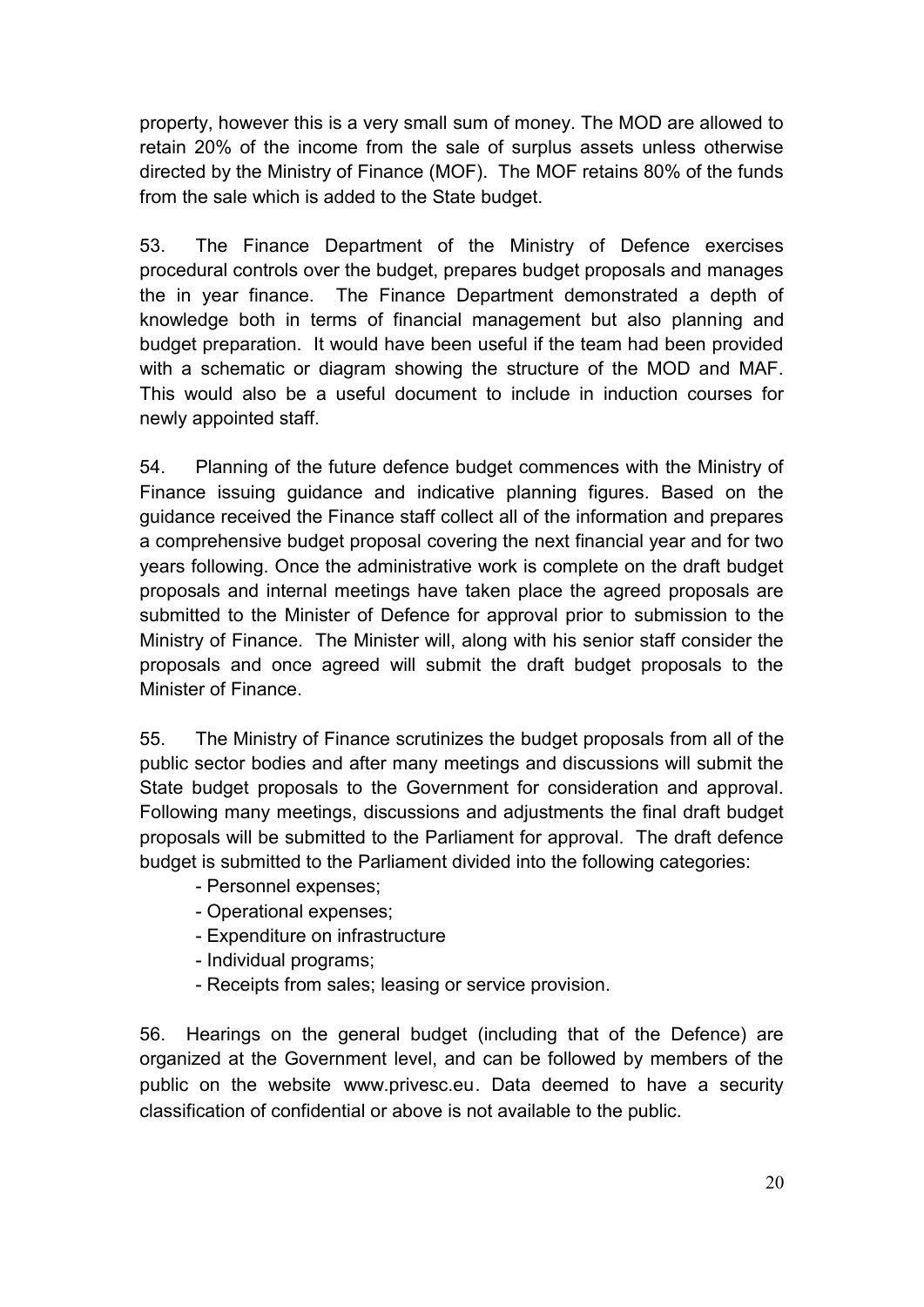57. There is always a healthy interest in the Defence budget by the media. The MOD budget is regularly published in the Official Monitor, once approved, it is published on the Ministry of Finance official page, and later published on the Ministry of Defence official page. The information available included cash allocation, division and program costs and the breakdown of the types of expenditure. Also available are the facts relating to individual capital investment separately.

# **RECOMMENDATIONS**

- a. Arrange meetings with interested parties to discuss a plan for disposal of assets and obsolete equipment.
- b. Investigate where further receipts could be found from leasing to provide additional funds in the budget.
- c. Produce a schematic of the structure of MOD and the MAF and highlight where financial delegations are in place.

## **OPERATIONS**

58. There is no specific military doctrine on how to address corruption issues for peace and conflict, and commanders are not trained on how to address corruption issues during deployments. Anticorruption matters related to operations are not routinely included in pre-deployment training for the Defence forces of Moldova. There are no dedicated training modules on the subject. It was agreed that it was important to highlight areas of risk which are not financial but are nonetheless corruption. Some risks are more likely to occur on operational tours, for example bribes at checkpoints for access.

59. Additionally there appears to be no legal arrangements in place to cover procurement in conflict environments when urgent operational requirements are encountered.

60. Training, outside of pre-deployment training, has been provided for officers, NCO's and sergeants on the avoidance of activities deemed to be corrupt. Moreover, information is regularly circulated to military and civilian personnel on the prevention of their involvement in corruption. There are clear guidelines for both military staff and civilians on acceptable behavior. These rules are set by the internal regulations of the Defence establishment.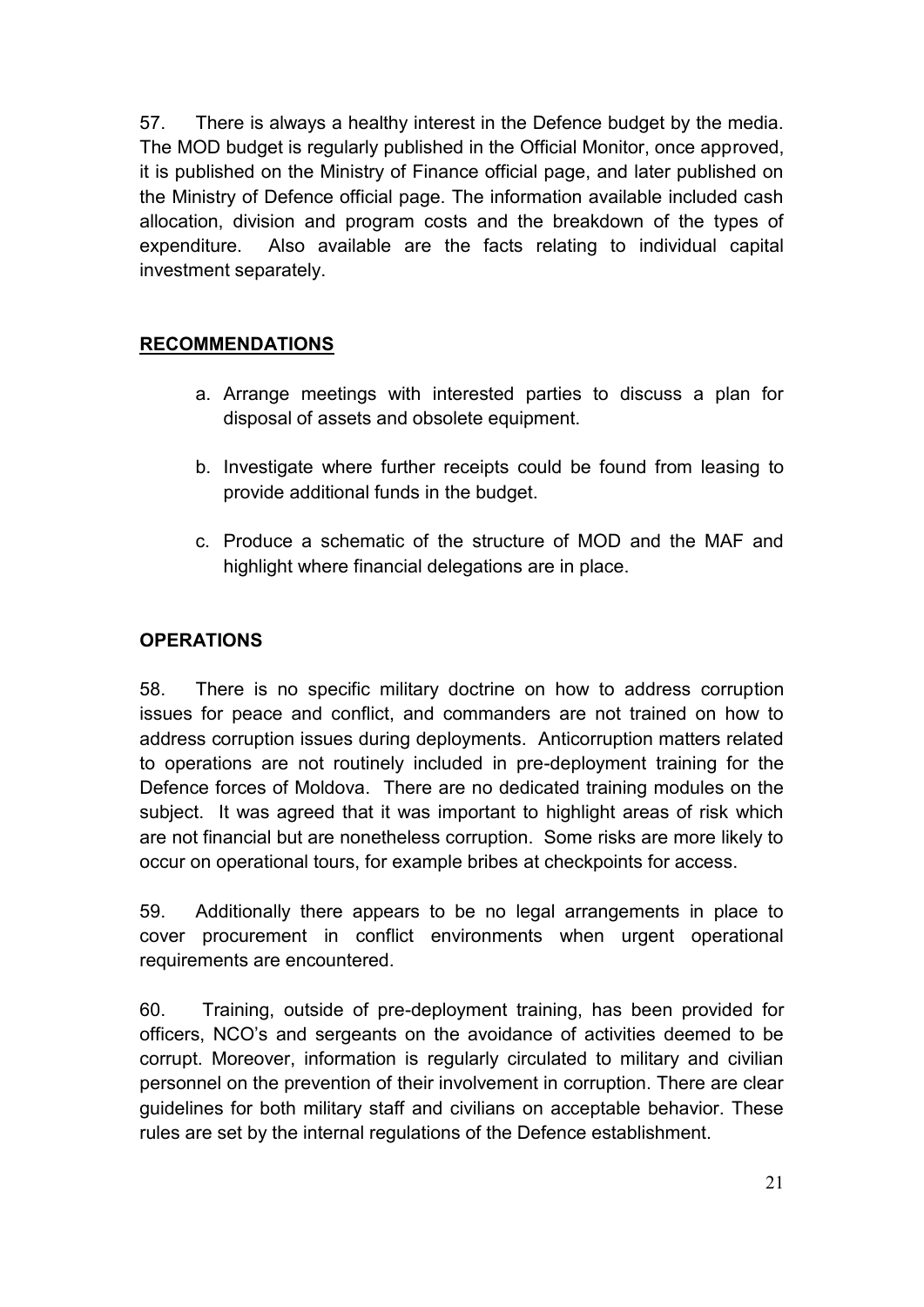61. An order has been approved which describes the process of acquisition within the Ministry of Defence. Each contract is registered in the economic and financial Directorate, where the contract is economically and financially re-examined. Then the contract is registered at the Public Acquisitions Agency. The Law on public procurement specifies that in case of conflicts of interest, they must be made public in the acquisition process, and the Commission will take this into account. Moldovan legislation does not provide procedures for accelerated procurement**.** 

62. Currently, no doctrine or guidance exists within the National Army aimed at combating the scourge of corruption and conflict of interest. However, this area is governed by regulations / legislation adopted at national level (e.g. the National Anti-Corruption Strategy). At the same time, during the training sessions organized in the National Army, military units and institutions, lessons are conducted regularly to inform civilians and conscripts on the subject. The National Army does not define clearly the notion of "acceptable behavior", referring to corruption or conflict of interest. Moreover, national regulations do not cover all aspects and peculiarities of military service.

63. Unfortunately, the necessary training has not been organized for senior commanders to provide them with the tools to deal with corruption or conflict of interest. This needs to be addressed as a matter of urgency.

# **RECOMMENDATIONS**

- a. As part of the BI plan ensure that all personnel receive training in integrity building. Ensure that senior officers receive BI training to equip them to deal with any issues relating to corruption in their Units.
- b. Include a module on anticorruption in pre-deployment training as a matter of policy.
- c. Develop a system to capture anticorruption lessons learned when units redeploy.

# **PROCUREMENT (ORGANISATION AND REFORM)**

64. Moldova does not have laws specifically relating to defence and security procurement. All state procurement including Defence is regulated by laws that set the general legal and economic principles for conducting state procurement.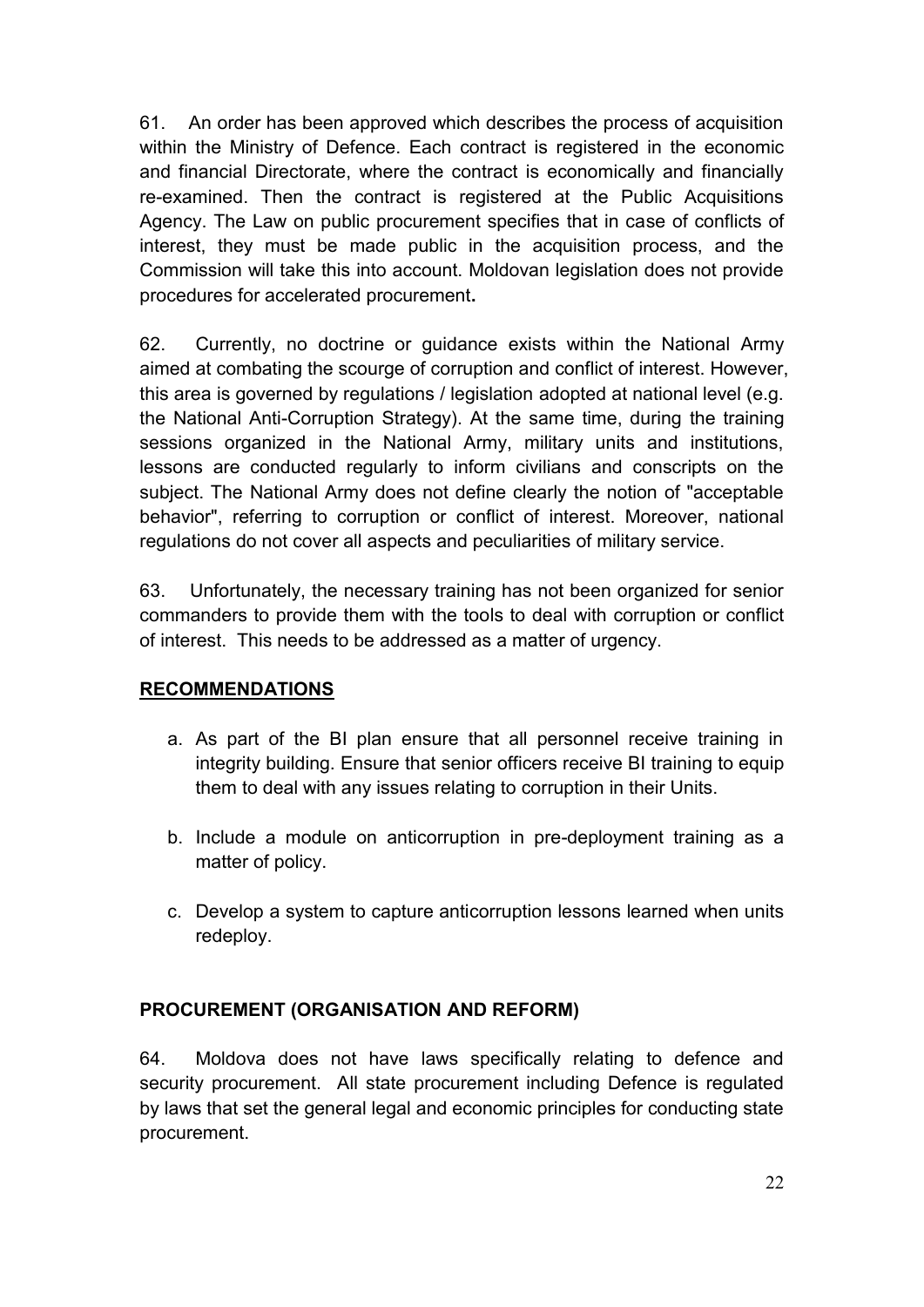65. Currently a small amount of funding is allocated to individual military units who may negotiate contracts within their delegated financial limit. The delegated contractual authority at unit level is 50,000 Lei (approx. 2700 €) for each contract.

66. The procurement of goods and services exceeding 50,000 lei is conducted centrally within the Ministry of Defence. Following procurement planning, a set of acquisition documents are developed, indicating what goods, services or works will be procured and what documents are required to be prepared. These documents are entered into the electronic procurement system and sent to the Acquisition Agency (subordinated to the Ministry of Finance), for approval. Once approved, the procurement is published in the Public Procurement Bulletin, including the place and the terms of the public procurement procedure and other information required by the participants in this procedure. Previously procurement procedures were carried out concurrently in hard copy (paper) and electronically. However since the last visit the majority of procurements are made using the electronic system only. However there are still a limited number of contracts placed using a manual system, there are generally for lower value items such as fruit, vegetables, bread etc. All contracts have annuality and no contract can be placed for a period exceed the end of the current financial year. Whilst it is understood this is primarily due to the annuality of budgeting it can prove to be a more expensive system, particularly for longer period contracts, for example building repairs and renovations.

67. An "Acquisitions" Working Group is assembled for each public procurement procedure and participates in the opening of bids and the evaluation procedure. This working group is approved by the Ministry of Defence; members of the group are drawn from different directorates of the Ministry of Defence.

68. Once a member has been assigned as a member of the Acquisitions Working Group he/she is required to sign a statement confirming the following: he/she is not a spouse of any persons involved; is not a close relative of any of the bidders; in the past three years, according to entries in the labor book, was not an employee of any of the bidders; was not involved in any collaboration with any of the bidders; did not belong to any other governing or administrative body involved with any of the bidders; did not belong to the board of directors or any other governing or administrative body relating to the bidders. Each member confirms that he/she does not hold shares in the subscribed share capital or actions of bidders. If one of the members of the Working Group notes that he finds himself in one or more situations listed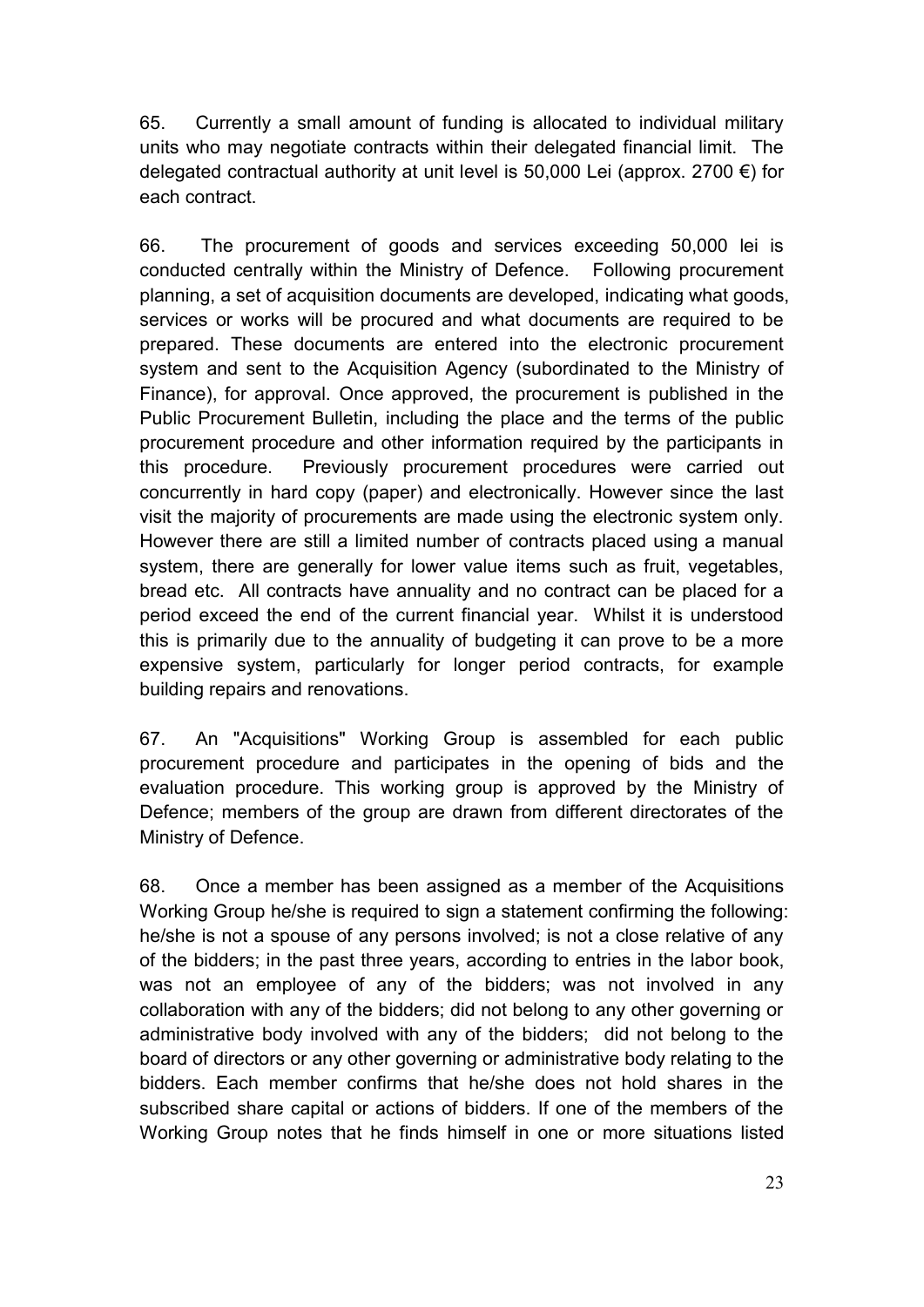above, he/she will notify the chairman of the group and rescind their position. A new member will be appointed.

69. The working group is responsible for ensuring; that a wide range of companies are invited to participate, that objectivity, impartiality and transparency are not compromised; ensures that the competition is fair and equal for all bidders; that economic and other aspects of the returned tenders are equally and fairly assessed and that the tender offering the best value for money is identified.

70. Operators are provided with the information reflected in the pre-selection documents, tender or other documents to attract offers, issue selection documents, tender or other documents to attract bids, with or without pay, and receive tenders submitted by operators in public procurement procedures. In the presence of bidders, the tender opening is prepared and in case the representatives of economic operators requiring it, it is submitted as a summons for countersignature.

71. Qualification of participants in procurement procedures are carried out in accordance with the requirements set out in selection documents or tenders to attract offers, to respond to economic operators over pre-selection documents, to attract bids in the time provided by law.

72. Tenders are required to be submitted by a specific time deadline. The bids will be opened on a specified date and time by procurement staff in the presence of the working group. The working group will then evaluate the returned tenders. Specialists will assess the quality of the goods or services offered by the bidders to ensure that standards are met.Records will be kept and evaluation of the content of the returned tenders will be compared with operators and a summons is prepared when the winning bidder of the procurement procedure is determined. Thereafter, information regarding the conduct of public procurement procedures are announced. Delivery of goods is made either directly to the military unit who submitted to request for contract action or to central warehouses.

73. The most advantageous economic tender is the one designated the winner, taking in consideration the price, delivery time, the payment conditions, profitability, quality and functional and technical characteristics. It had been noted that the Court of Accounts had in the past reported that the quality of goods received had been substandard. A system has been put in place to ensure that standards are met and that the quality of goods is acceptable and meets contractual requirements.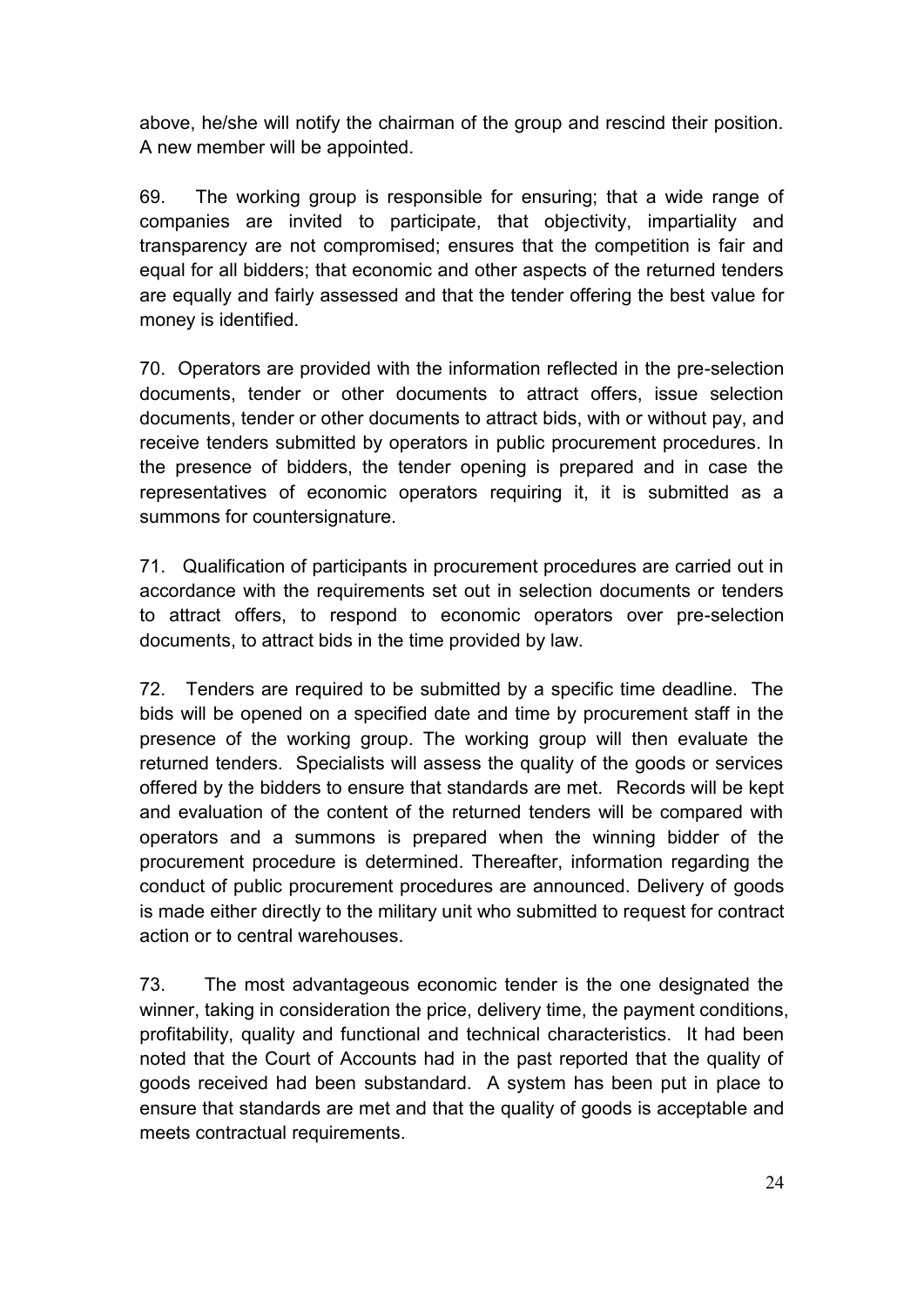74. Electronic procurement shall be conducted on a compulsory basis by the Facilities Department for public tender procedures with the publication of the price offers request.

75. The electronic auction is a repeated process involving an electronic device for the presentation, in descending order of the new prices and / or of the new values concerning certain elements of tenders that are established after an initial full evaluation of the tenders, permitting their classification based on automatic evaluation methods. Certain agreements of works and certain service contracts having as their subject-matter intellectual performances, such as the design of works, cannot be subject of electronic auctions.

# **PROCUREMENT (SPECIAL TOPICS)**

76. The goods, services and their estimated costs will determine the type of public procurement action to be taken. Public procurement procedures available are:

- Open (public) auction;
- Limited auction;
- Framework Agreement;
- Competitive dialogue;
- Negotiated procedures;
- Procurement from a single source;
- Request for bids pricing;
- Dynamic purchasing systems;
- Electronic auction; and
- Procurement plans for construction of social housing.

77. The procurement of goods, work and services may be procured from a single source tender action if:

- No suitable tender or no application has been submitted in response to an open or negotiated process, as long as the original terms of the contract are not substantially altered;

- For strictly necessary reasons of extreme urgency, as a result of some unforeseeable events for the concerned contracting authority, the deadlines for open or negotiated procedures with the publication of a participation notice cannot be met. The invoked circumstances to justify extreme urgency, must not be imputed to the contracting authorities; and

- Technical reasons, creative, concerning the protection of exclusive rights, or other objective reasons, a single operator has the goods,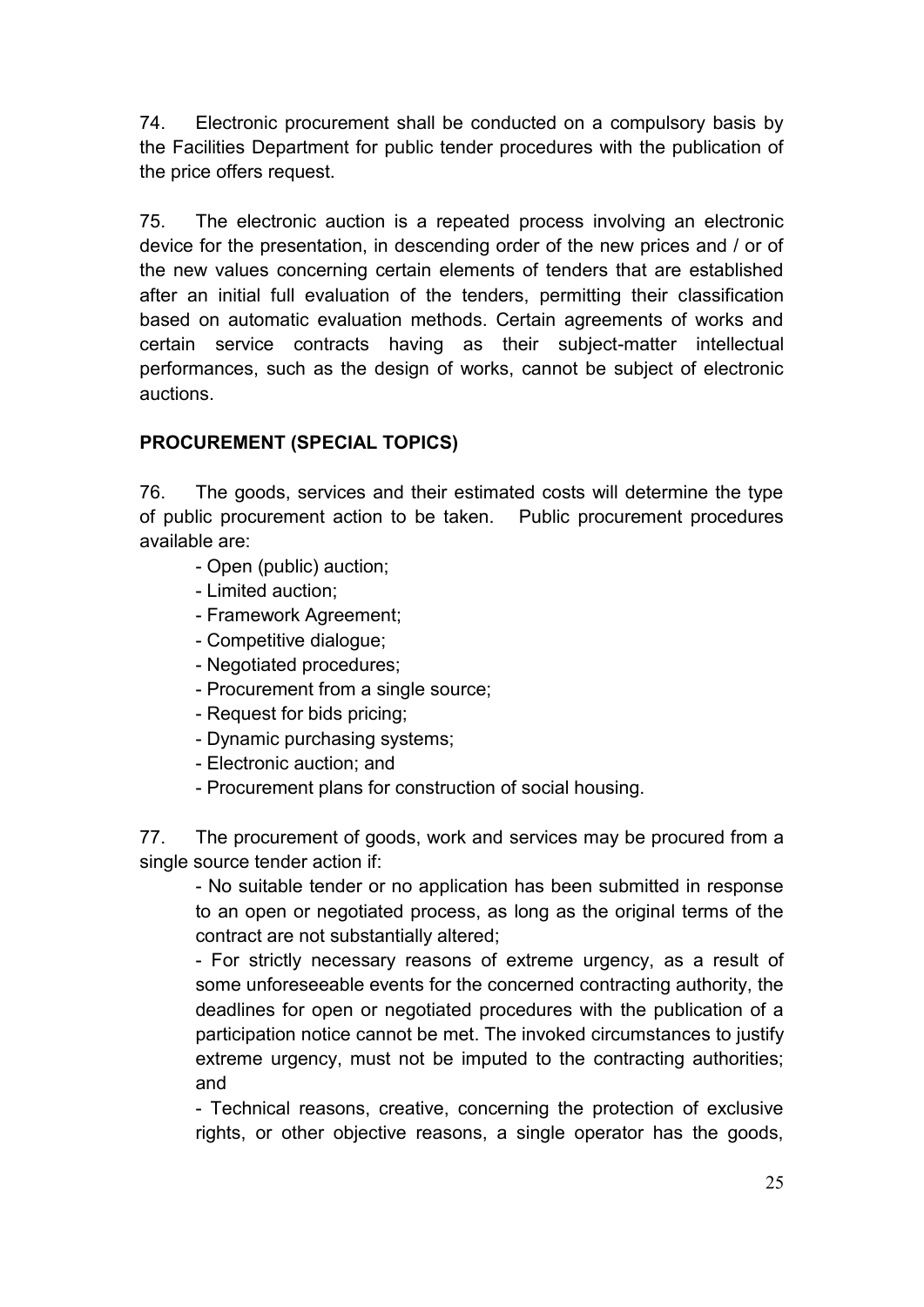works and services or a single operator has priority rights over them and there is no alternative, or economic operator is established by law.

78. In the case of public supply contracts, the contracting authority purchases only from one source in cases that:

- These goods are produced only for the purpose of research, development and experimentation;

This provision does not apply to quantitative production aimed to establish commercial viability of the product or to amortize research and development costs.

79. Generally although the MOD clearly stated that it complies with the law and regulations regarding state public procurement there is significant evidence provided by the Court Of Accounts that in the past there have been serious weaknesses in aspects of the acquisition and procurement systems. Since the team's last visit there has been a significant improvement in the procurement procedures and a number of points raised by the Court of Accounts have been addressed in the last year, for example there has been no financial 'splitting' of contracts to avoid financial scrutiny.

80. Concern was raised during the first visit of the team that a manual system and a paper system was being operated in tandem without an acceptable explanation. Since the first visit considerable progress has been made installing the electronic procurement system and the majority of all procurement is carried out using this new system.

81. It is confirmed that posts within procurement are not deemed to be sensitive and personnel are not rotated, this is despite procurement being identified as an area which is considered to be a high risk of corruption.

82. The law in Moldova does not provide for the use of off sets in contractual negotiations.

# **PROCUREMENT (ASSET DISPOSAL, DESTRUCTIONM, LEASING AND AUDITING)**

83. Generally, the procedures of material goods for disposal and destruction are carried out in accordance with the instructions regarding the disposal of non-operational material goods, lost or embezzled, losses of cash in National Army military units and Ministry of Defence Institutions as well as the means of reporting about these losses has been approved by the order of the Minister of Defence in 2013.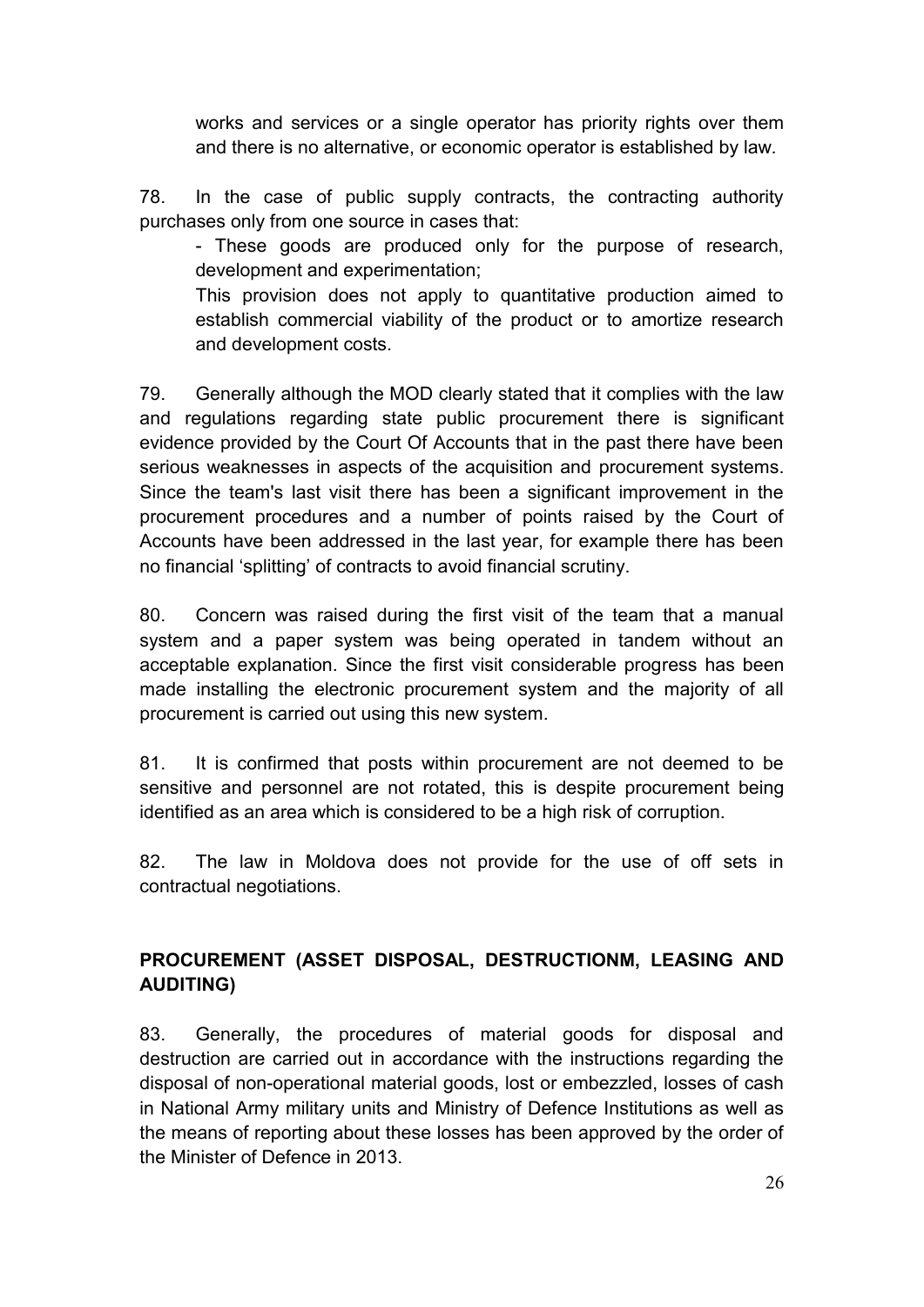84. The procedure of selling National Army assets is stipulated in "the Regulation of selling military technique, weapons and other military technical means available to the Armed Forces of the Republic of Moldova", which is approved by the Parliament's Decision from February 17, 1999. Usually, in the case of fixed assets sales, the entire amount is transferred into the Government account (Ministry of Finance). For other sales 80% of the obtained revenues will stay in the government's account (the Ministry of Finance), 20% is transferred to the Ministry of Defence's account, which can be used to cover its needs. The sale of fixed assets is based on a Parliament or Government resolution, according to the asset nature and the act in question may specify some specific provisions, e.g. that the entire amount to be transferred to Ministry of Defence, Ministry of Finance' account, etc.

#### **RECOMMENDATIONS**

- a. Review the procurement system with a view to moving to a fully automated system.
- b. Review existing policies on open procurement to raise the percentage of such procurements to a higher level in line with accepted practice.
- c. Review the management of the procurement system and in particular the composition and the role of the "Working Group".
- d. Review procurement procedures with a view to further simplify the process for lower value contracts.
- e. Determine if legislation is necessary in order to require companies which do business with the MOD to have a written code of ethics.
- f. Review the assessment of the posts within procurement and consider assigning these posts as sensitive, and introduce a rotation system for personnel, given this is an area identified as high risk.
- g. Consider the establishment of special procurement procedures for use in conflict environments.
- h. Produce an inventory of assets for disposal and a plan with an indicative timeframe.

### **ENGAGING WITH DEFENCE COMPANIES AND OTHER SUPPLIERS**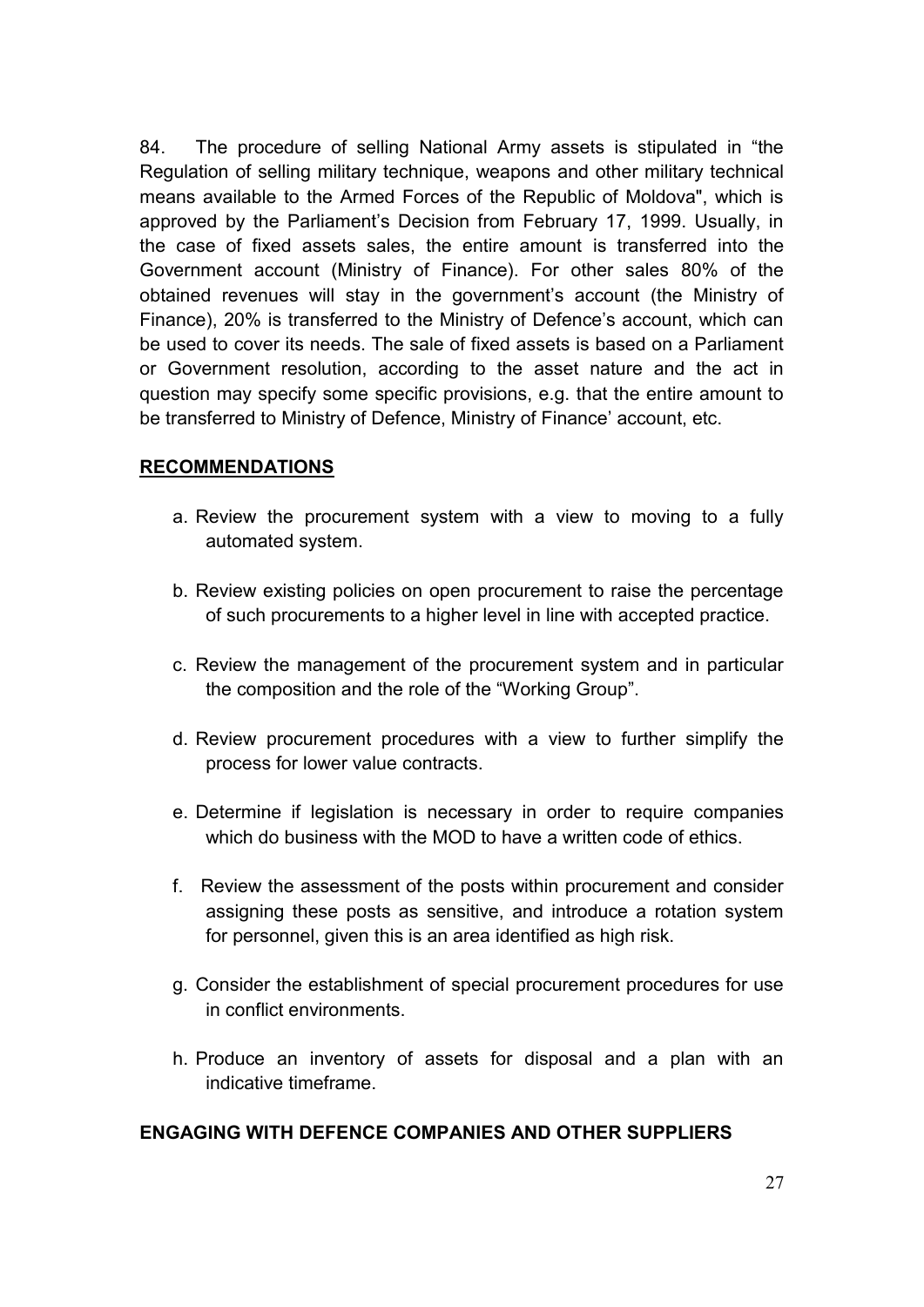85. The Ministry of Defence is working with operators through activities strictly regulated by the law on public procurement, which refers only to the procurement of goods in the interest of the Ministry of Defence. Weakness: In case of non-performance of a contract or general lack of implementation of a contract, a new auction will be required. Strength: Transparency and reduced risk of corruption.

86. As a means of combating corruption Ministry of Defence does not communicate with economic operators before the assessment of the acquisition procedure, only at the initiation of the acquisition procedure, related to forwarding the invitation of participation or dispatch of the document package. Activity with economic operators takes place only after the contract is concluded, during the early stage of its implementation. At the same time, the MOD has no right to send invitations for attendance at the tender to economic operators that are on the banned list.

87. Each participant must complete the declaration on ethical conduct and lack of involvement in fraudulent practices and corruption. That declaration shall be deposited with all other documents required from the participant for qualifying. At the same time, each participant will present a certificate of confirmation of execution capacity, which reflects the following information: experience, performance, the volume of production, the number of employees and technical equipment. A good reputation can be built by companies through the implementation of contracts within the time specified in the contract. In cases in which operators do not meet the contract requirements, the merchandise will be returned.

88. These activities are strictly regulated by legislation – namely, Chapter V of the Main requirements regarding procurement procedures, the Law of 13.04.2007 on Public Procurement provides procedures for communications and information exchange, which can take place between the contracting authority and the economic operator. Communication, the exchange and storage of information shall be carried out in such a way, so as to ensure the integrity of data and the confidentiality of tenders and requests for participation, as well as the analysis by the contracting authorities which must be available to the public at all times.

# **CONCLUSIONS**

89. The Moldovan MOD is actively engaged in developing a Building Integrity Programme which will assist them to promote good practices aimed at strengthening transparency, accountability and integrity.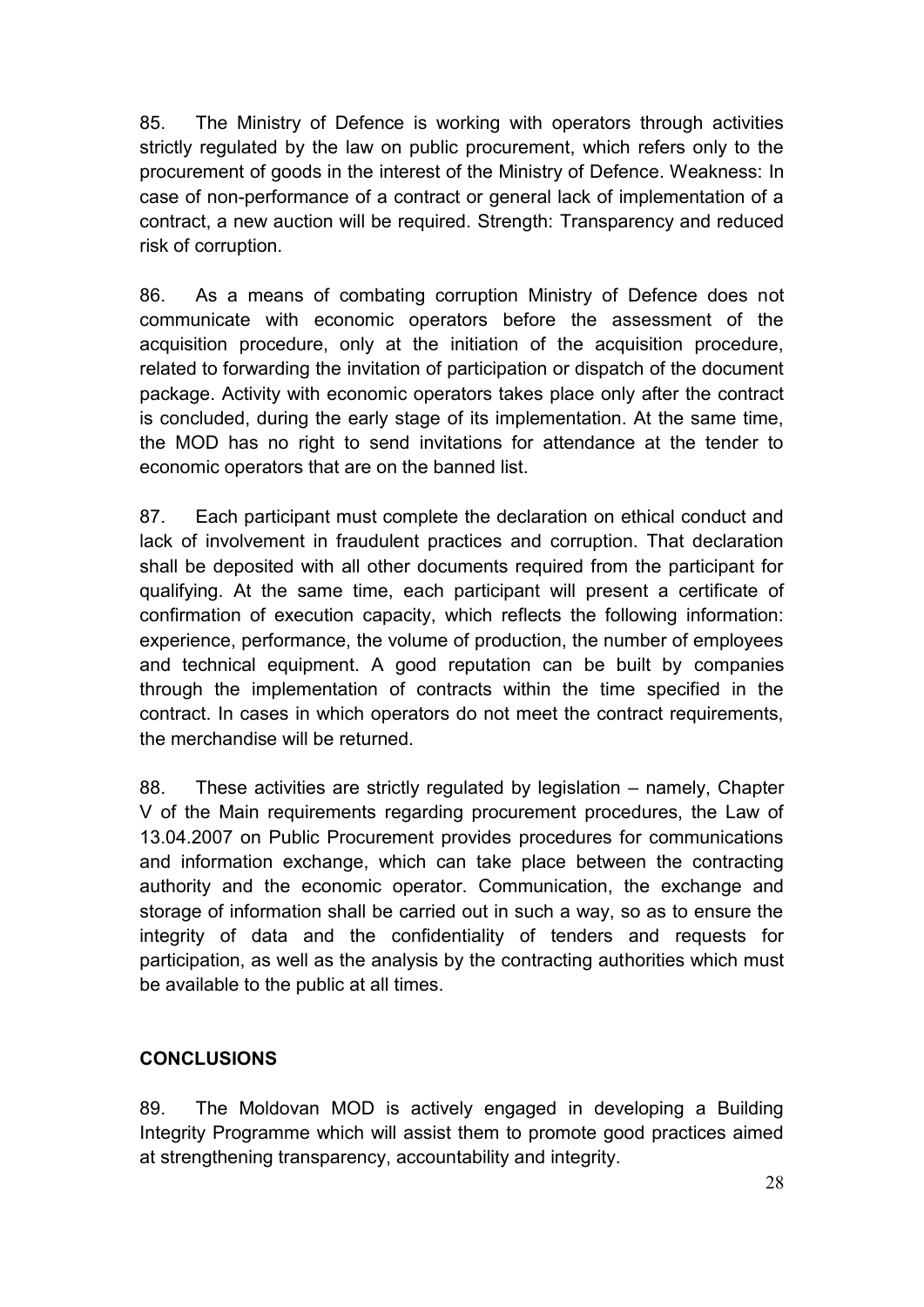90. The NATO BI Team recommends the publication of the BI Peer Review Process on the Ministry of Defence' website. The NATO BI Team also recommends the establishment of a BI Working Group who will be in charge of elaborating the Integrity Plan. This road map will assist the execution of BI recommendations and reforms. The expertise of other BI participating countries in developing an Integrity Plan could be shared to the Moldovan MOD.

93. During the two peer review visits, the interviews conducted by the BI NATO Team were open, frank and wide ranging. The team had full access and availability to the most senior MOD leadership (during the first peer review visit) as well as key personnel in important management positions. Once further reforms take place and new processes are implemented, it will take a period of time to observe the positive changes are regards reducing corruption risk in the most vulnerable areas. The NATO BI Team remains at the disposal of the Ministry to provide further assistance.

## **NATO Building Integrity First Peer Review Visit (22-24 October 2014)**

### **Team Composition:**

- 1. Ms. Bénédicte BOREL, Team Leader, NATO International Staff, Political Affairs and Security Policy Division
- 2. BG. Ivan CARUSO, Deputy Director, NATO International Military Staff, Cooperation and Regional Security Division
- 3. LTC Claude MOERMAN, NATO International Military Staff, Cooperation and Regional Security Division
- 4. Ms. Tamara KAROSADNIDZE, Deputy Minister, Ministry of Defence of **Georgia**
- 5. Ms. Patricia SHEARING, Subject Matter Expert (SME)
- 6. Mr. Richard WILLIAMS, Subject Matter Expert (SME)

### **Personnel Interviewed:**

- 1. Mr. Aurel FONDOS, Deputy Minister of Defence of the Republic of Moldova
- 2. Mr. Vladimir ABABII, Head of Defence Policy and Planning Directorate;
- 3. COL Victor PIRTINA, Head of General Inspection Directorate;
- 4. COL Mihail BUCLIS, Commander (rector) of Military Academy of the Moldovan Armed Forces;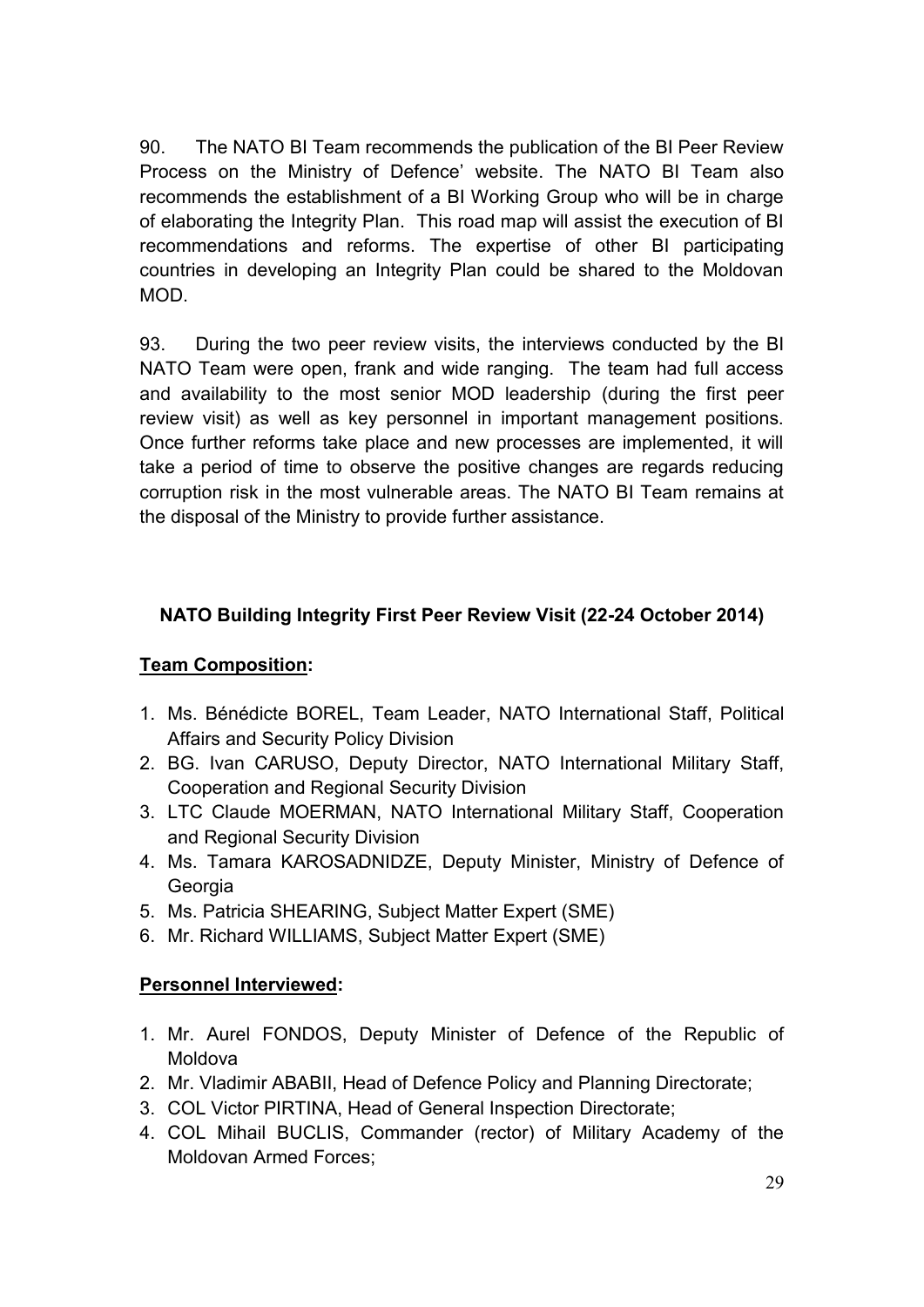- 5. LTC Viorel REMESOVSCHI, Deputy Head of Law Directorate, Chief of Law Section;
- 6. LTC Diana GRADINARU, Head of Public Relations Service;
- 7. LTC Veaceslav DONICA, Chief of Human Resources Planning Section, Human Resources Management Directorate;
- 8. LTC Gleb COCA, Chief of Political Payroll and Military Retirement Section, Economic Financial Directorate;
- 9. LCT Vadim MORARU, Chief of Planning Resources Service, J4 Logistics Directorate;
- 10.LTC Tamara GREC, Senior Staff Officer Military Cooperation Section J5 Strategic Planning Directorate Main Staff of National Army
- 11.LTC Vasile SEVERIN, Acting Head of J7 Doctrine and Joint Training Directorate;
- 12.MAJ Ion ROTARU, Senior Inspector of Prevention and Investigation of Corruption and Fraud Section, General Inspection Directorate;
- 13.MAJ Dumitru ISAC, senior staff officer Planning Resources Service, J4 Logistics Directorate;
- 14.MAJ Ilie STRISCA, Acting Head of Public Procurement Directorate, Facilities Management Department;
- 15.MAJ Vitalie ROHAC, Chief of Procurement Department and Technical Material Trading, Public Procurement Directorate, Facilities Management Department.
- 16.MAJ. Alexei PLESCAN, Deputy Commander of Carabineer Troops, Chief of Logistics Directorate;
- 17.Border Police LTC Serghei TODIRAS, Deputy Head of Border Control General Directorate, Chief of Border Surveillance Directorate,
- 18.Mr. Vitalie VEREBCEANU, General Directorate of Prevention of Corruption, National Anti-Corruption Centre;
- 19.Mr. Alexandru CIMBRICIUC, deputy president of the Parliamentary Committee on National Security, Defence and Public Order;
- 20.Mr. Igor FONDOS, Senior Consultant, Parliamentary Committee on National Security, Defence and Public Order;
- 21.Mr. Iurie PINTEA, specialist, Institute for Public Policy;
- 22.Mrs. Elena MARZAC, director, Information and Documentation Center on NATO;
- 23.Mr. Viorel CIBOTARU, director, European Institute for Political Studies in Moldova.